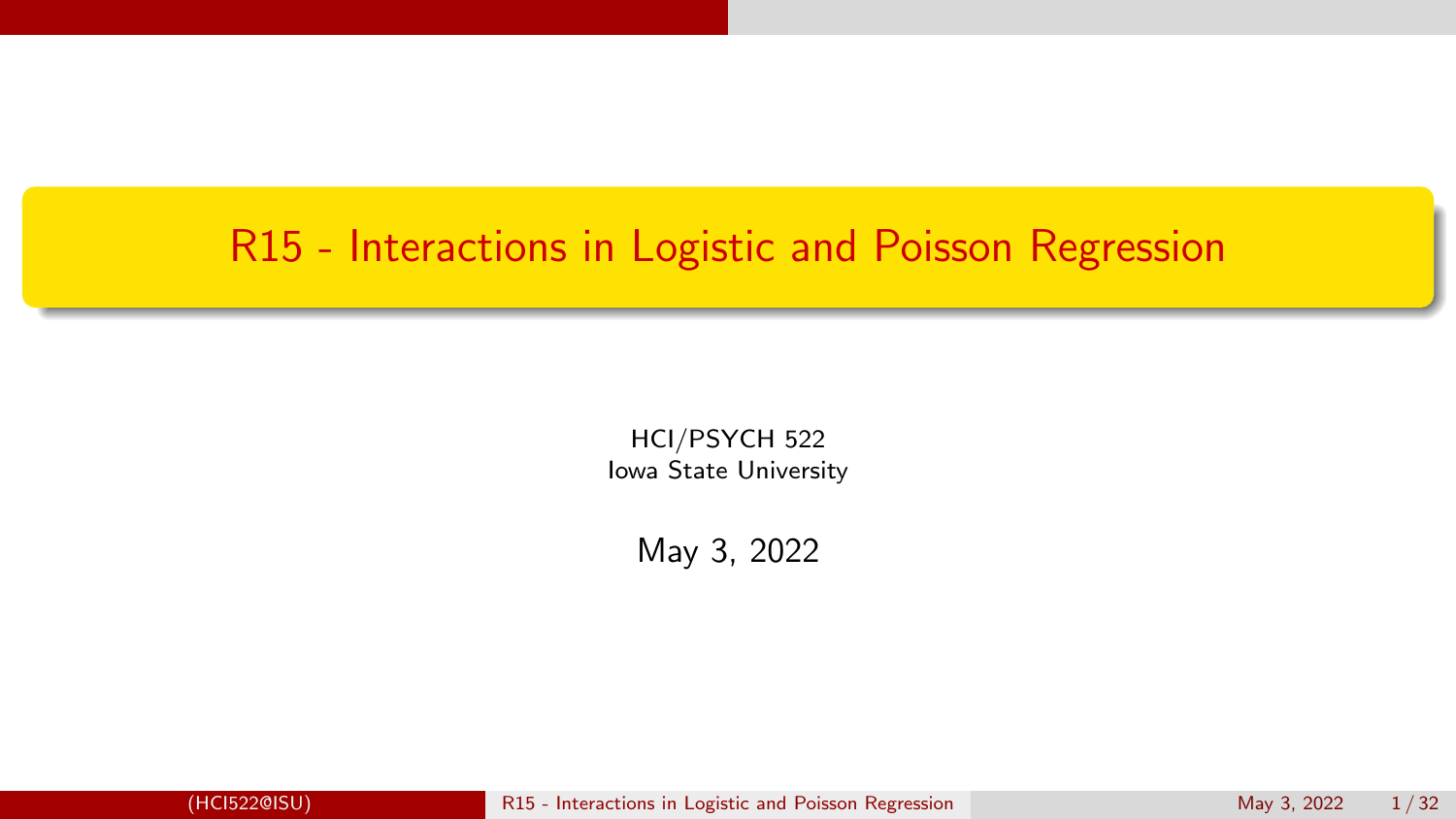## <span id="page-1-0"></span>**Interactions**

Independent variables

- Categorical-continuous
- **•** Categorical-categorical
- Continuous-continuous (not discussed)

Generalized linear models

- Poisson regression
- Logistic regression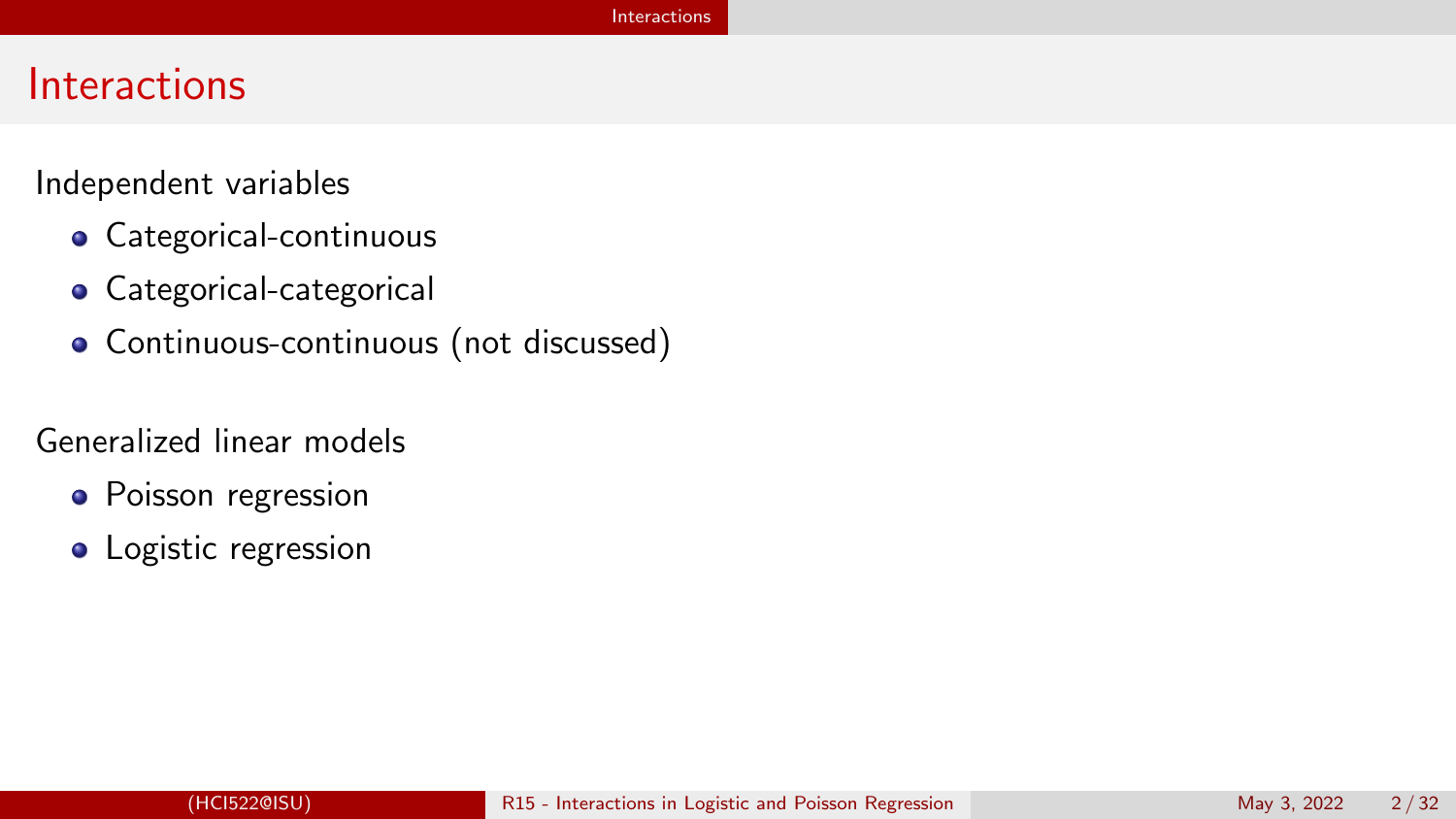## <span id="page-2-0"></span>Poisson regression

Poisson regression with two (continuous) independent variables:

**o** Data model

$$
Y_i \stackrel{ind}{\sim} Po(\lambda_i)
$$

• Main effects model

$$
\log(\lambda_i) = \beta_0 + \beta_1 X_{i,1} + \beta_2 X_{i,2}
$$

**o** Interaction model

$$
\log(\lambda_i) = \beta_0 + \beta_1 X_{i,1} + \beta_2 X_{i,2} + \beta_3 X_{i,1} X_{i,2}
$$

The interaction occurs on the log scale.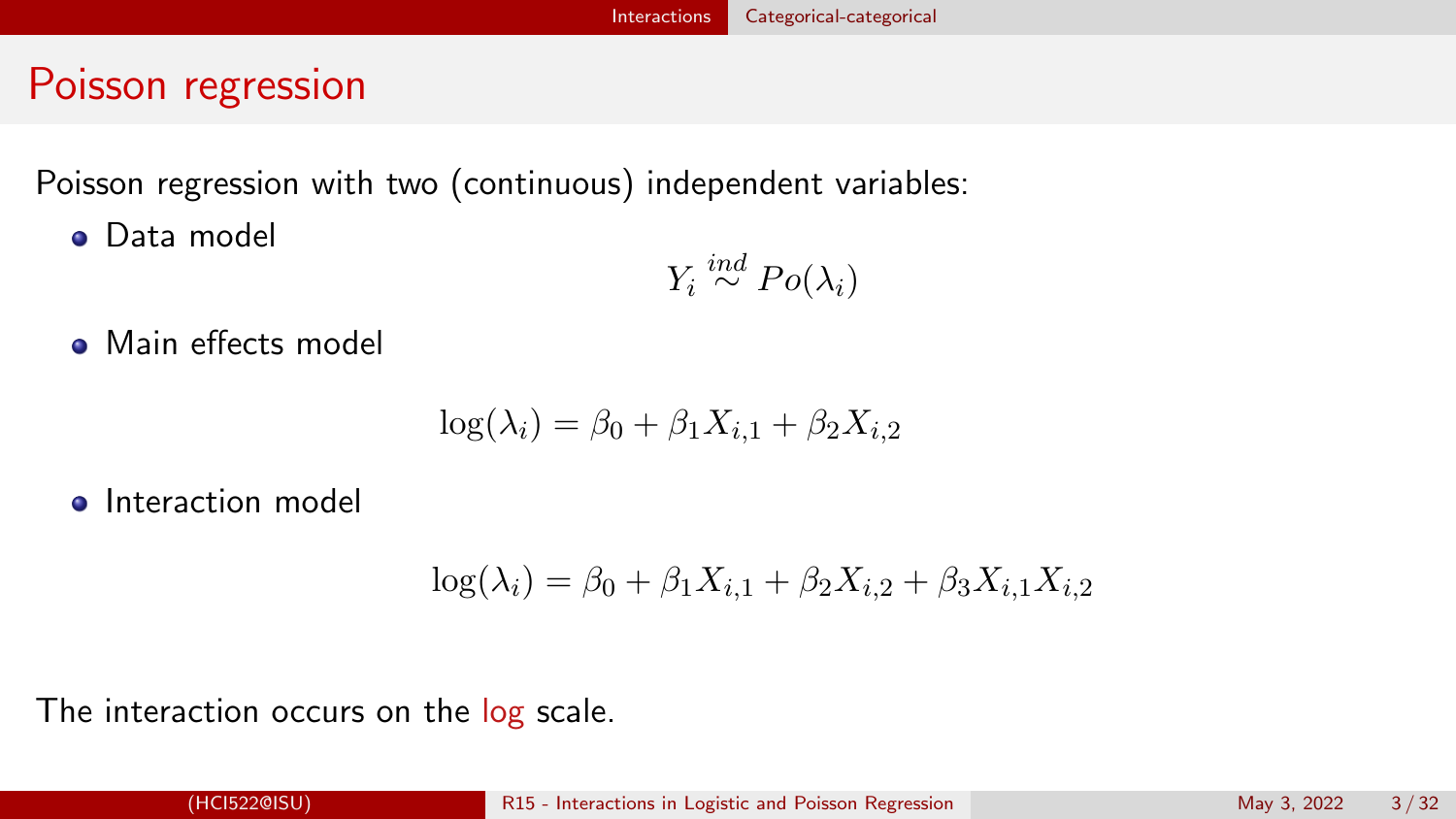## Warpbreaks - Descriptive Statistics

#### head(warpbreaks)

| ##   |   |     |          | breaks wool tension |
|------|---|-----|----------|---------------------|
| ## 1 |   | 26  | Α        | T.                  |
| ## 2 |   | 30  | Α        | T.                  |
| ## 3 |   | 54  | $\Delta$ | T.                  |
| ## 4 |   | 2.5 | Δ        | T.                  |
| ## 5 |   | 70  | Δ        | T.                  |
| ##   | 6 | 52  | Δ        | Т.                  |

#### summary(warpbreaks)

| breaks<br>$\#$ #         |           | wool tension |
|--------------------------|-----------|--------------|
| ## Min. :10.00 A:27 L:18 |           |              |
| ## 1st Qu.:18.25         | B:27 M:18 |              |
| ## Median : 26.00        |           | H:18         |
| ## Mean : 28.15          |           |              |
| ## 3rd Qu.:34.00         |           |              |
| ## Max. :70.00           |           |              |
|                          |           |              |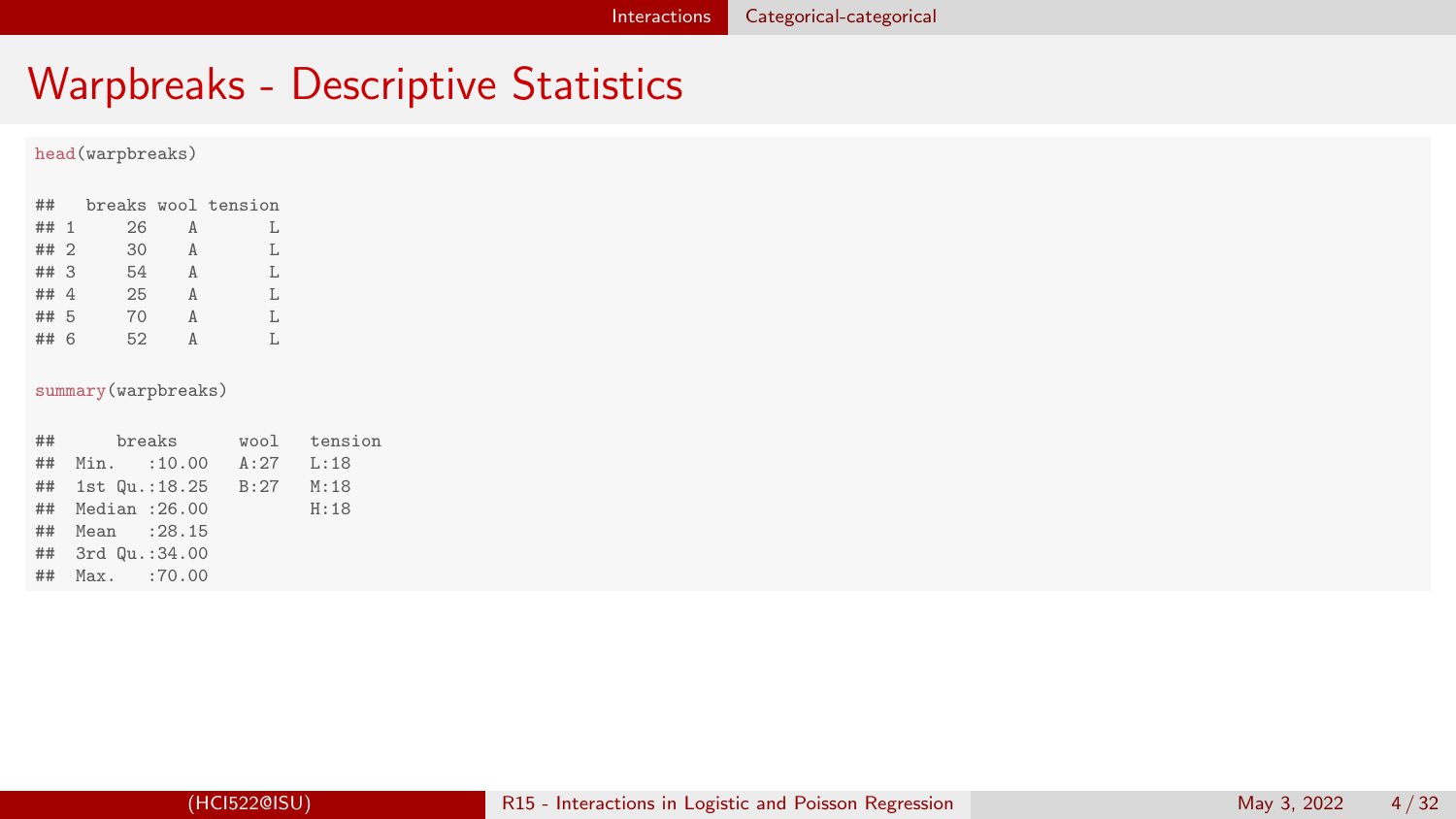## Warpbreaks - Graphical Statistics

```
g \leftarrow gplot(warpbreaks, aes(x = tension, y = breaks,color = wool, shape = wool, group = wool) +
  geom_jitter(width=0.1, height=0) + scale_v_log10()
g
```
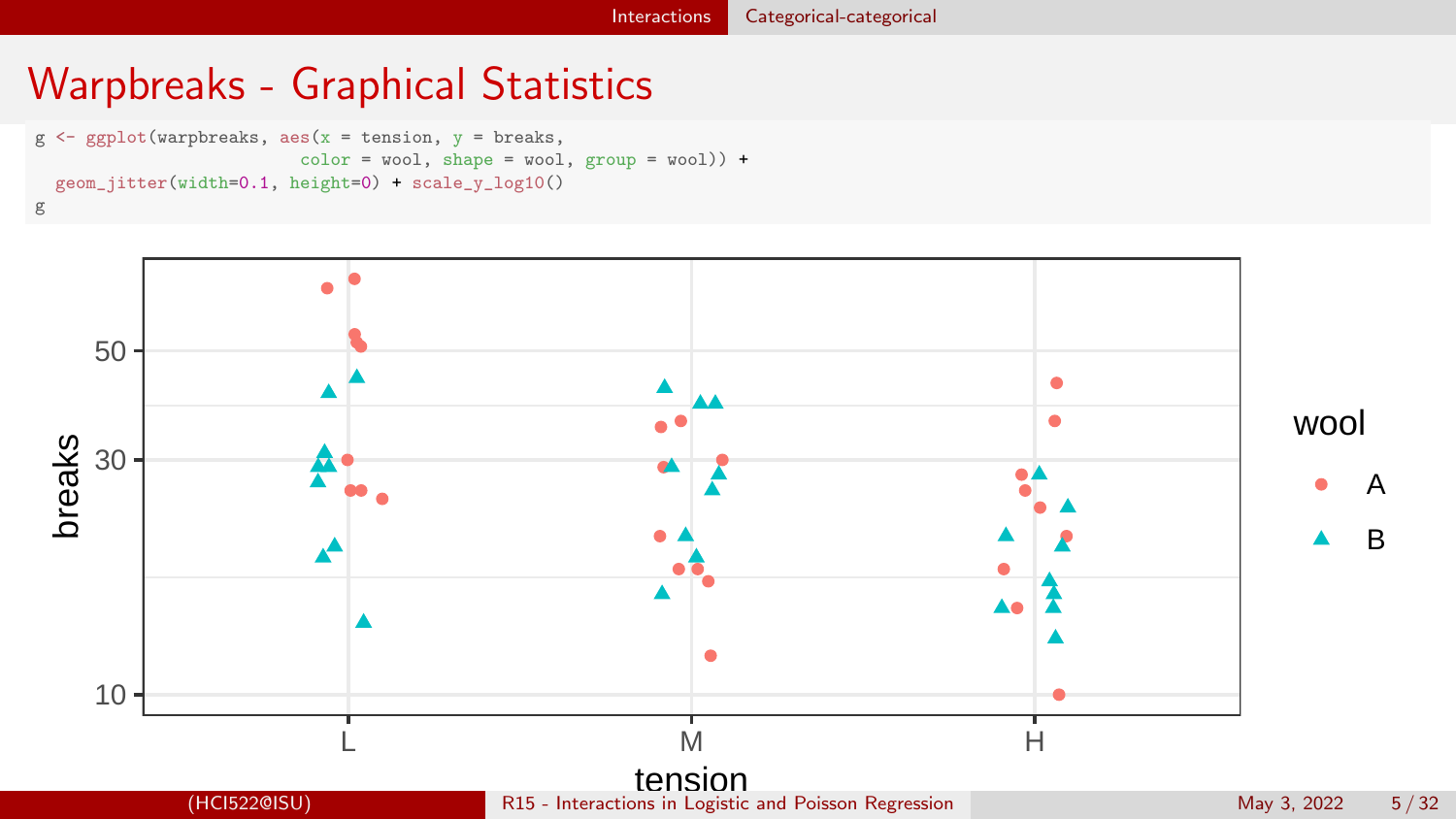# Warpbreaks - Graphical Statistics

g + stat\_summary(fun = mean, geom = "line")

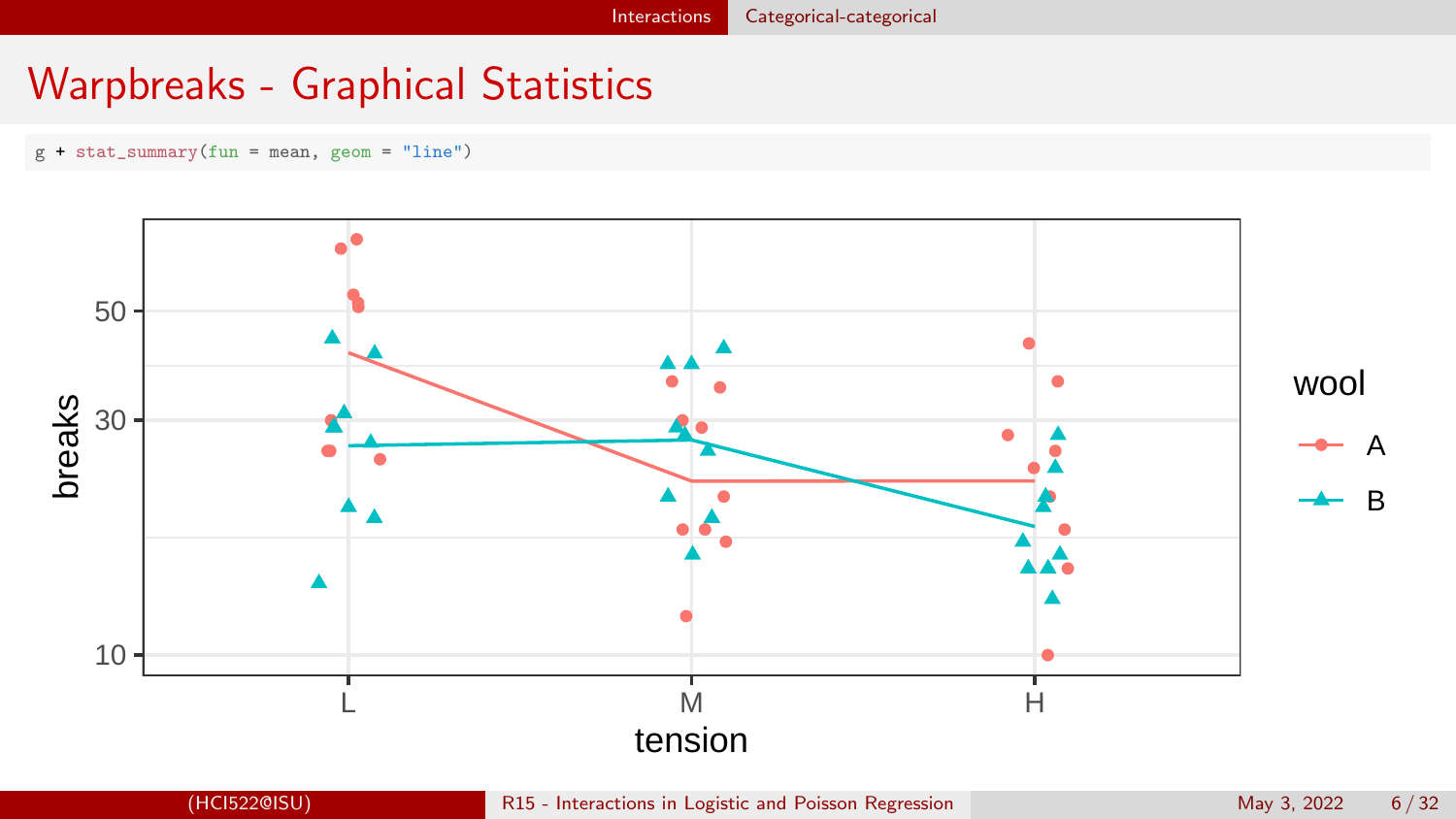#### [Interactions](#page-1-0) [Categorical-categorical](#page-2-0)

## Warpbreaks - Poisson Regression Models

 $mM \leq r$ lm(breaks  $\tilde{}}$  wool + tension, data = warpbreaks, family = poisson) # Main effects model  $mI \leq glm(breaks \text{ * } wool \text{ * } tension, data = warpbreaks, family = poisson) \text{ * } Interaction model$ 

drop1(mI, test="Chi")

## Single term deletions ## ## Model: ## breaks ~ wool \* tension ## Df Deviance AIC LRT Pr(>Chi) ## <none> 182.31 468.97 ## wool:tension 2 210.39 493.06 28.087 7.962e-07 \*\*\* ## --- ## Signif. codes: 0 '\*\*\*' 0.001 '\*\*' 0.01 '\*' 0.05 '.' 0.1 ' ' 1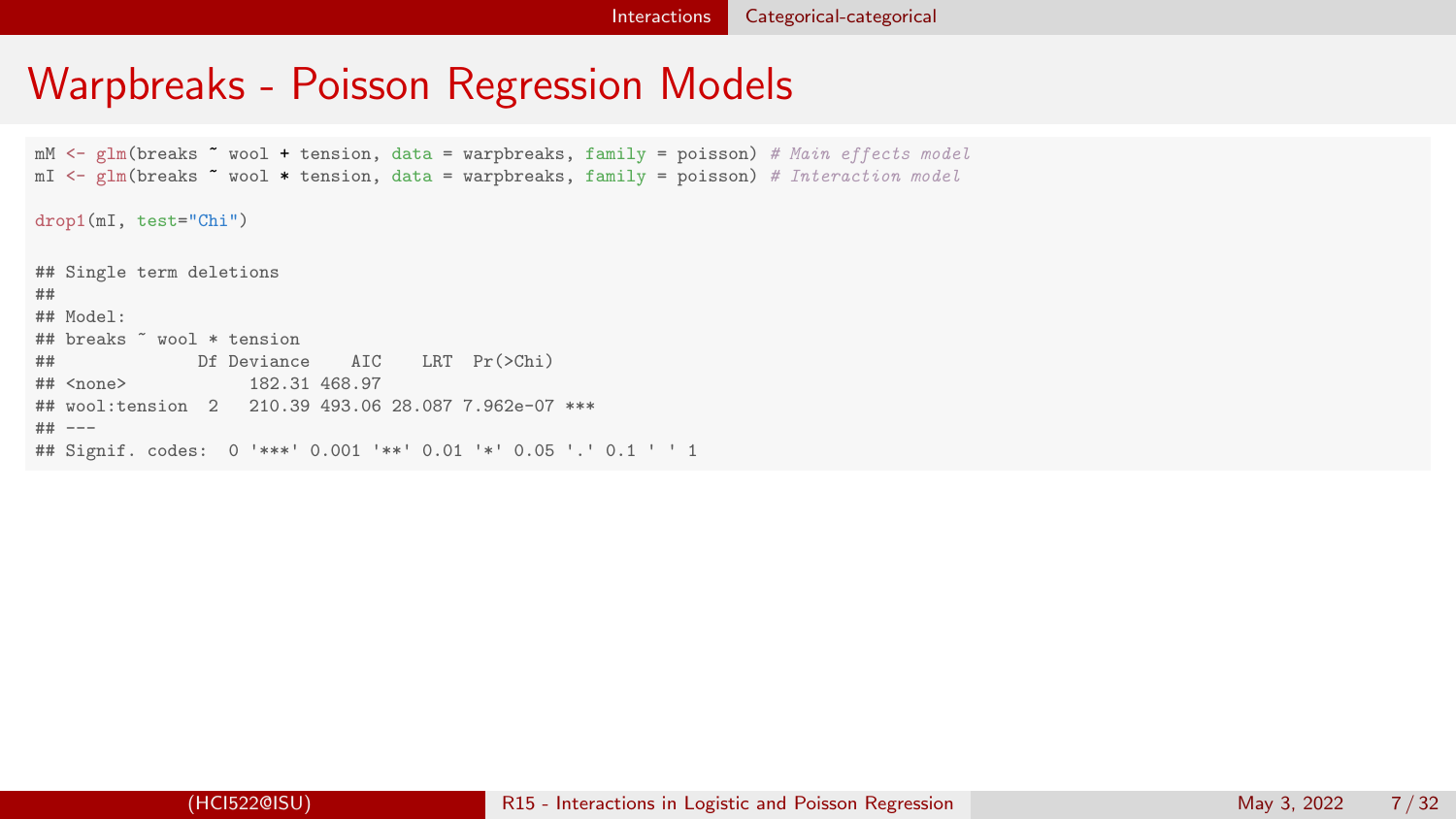#### [Interactions](#page-1-0) [Categorical-categorical](#page-2-0)

# Warpbreaks - Diagnostics

resid\_panel(mM, plots = c("qq", "resid", "index", "cookd"), qqbands = TRUE)



(HCI522@ISU) [R15 - Interactions in Logistic and Poisson Regression](#page-0-0) May 3, 2022 8/32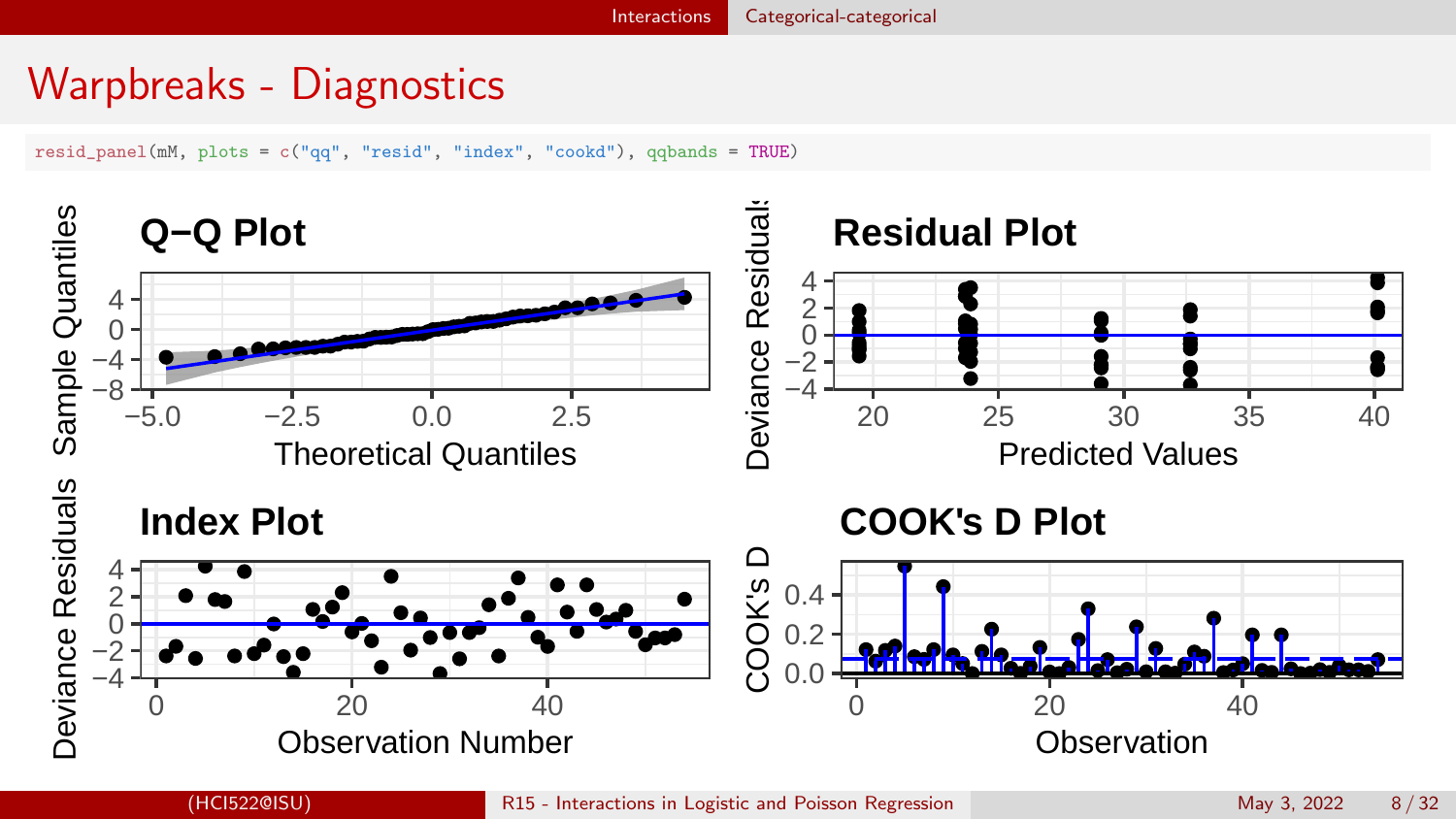```
summary(mM)
##
## Call:
## glm(formula = breaks ~ wool + tension, family = poisson, data = warpbreaks)
##
## Deviance Residuals:
## Min 1Q Median 3Q Max
## -3.6871 -1.6503 -0.4269 1.1902 4.2616
##
## Coefficients:
## Estimate Std. Error z value Pr(>|z|)
## (Intercept) 3.69196 0.04541 81.302 < 2e-16 ***
           -0.20599 0.05157 -3.994 6.49e-05 ***
## tensionM -0.32132 0.06027 -5.332 9.73e-08 ***
                        0.06396 -8.107 5.21e-16 ***
## ---
## Signif. codes: 0 '***' 0.001 '**' 0.01 '*' 0.05 '.' 0.1 ' ' 1
##
## (Dispersion parameter for poisson family taken to be 1)
##
## Null deviance: 297.37 on 53 degrees of freedom
## Residual deviance: 210.39 on 50 degrees of freedom
## AIC: 493.06
##
## Number of Fisher Scoring iterations: 4
```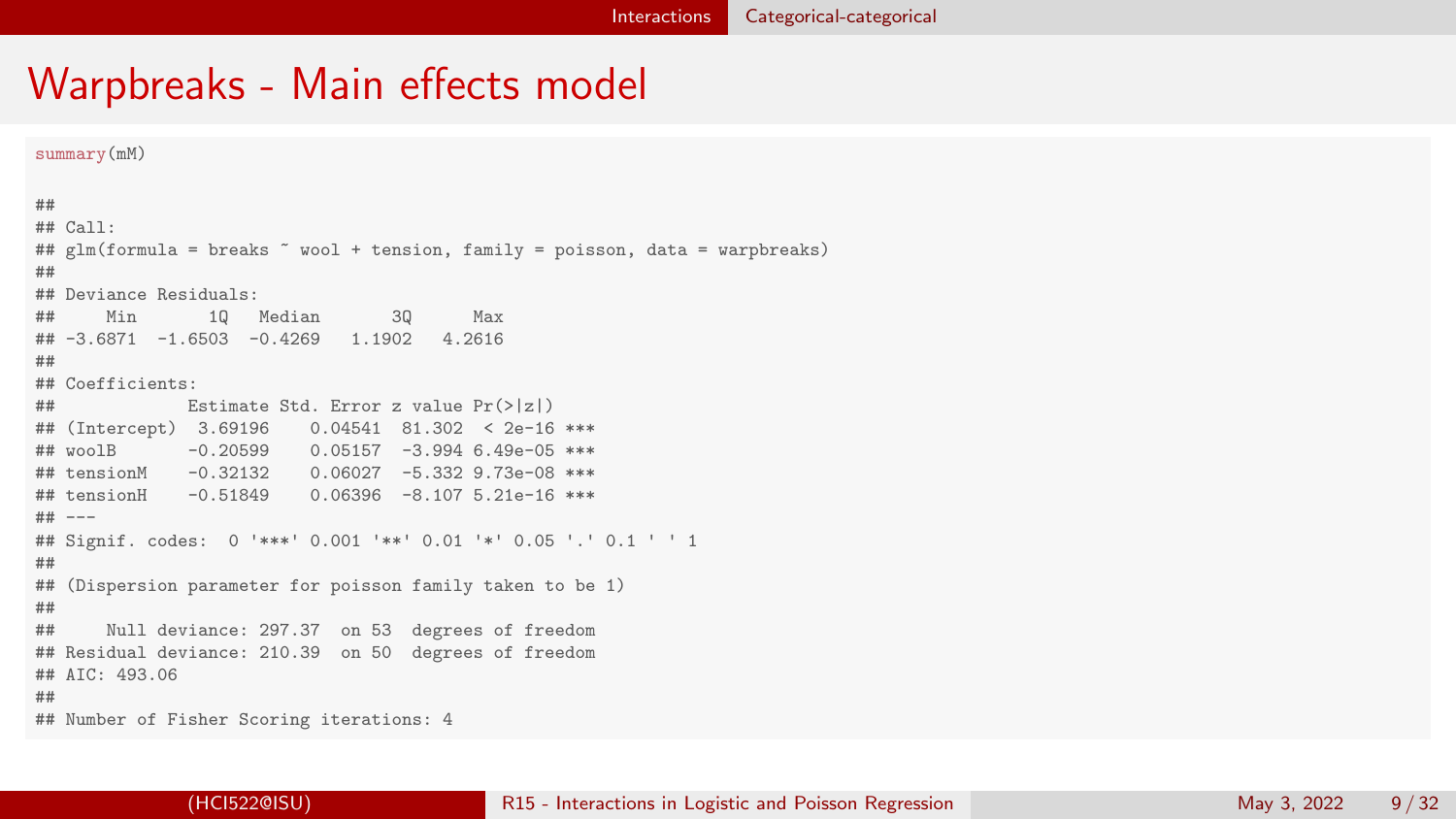```
em <- emmeans(mM, pairwise ~ wool)
cm < - confint(em, type = "unlink"); cm
## $emmeans
## wool rate SE df asymp.LCL asymp.UCL
## A 30.3 1.061 Inf<br>## B 24.7 0.955 Inf
       24.7 0.955 Inf 22.9 26.6
##
## Results are averaged over the levels of: tension
## Confidence level used: 0.95
## Intervals are back-transformed from the log scale
##
## $contrasts
## contrast ratio SE df asymp.LCL asymp.UCL
## A / B 1.23 0.0634 Inf 1.11 1.36
##
## Results are averaged over the levels of: tension
## Confidence level used: 0.95
## Intervals are back-transformed from the log scale
```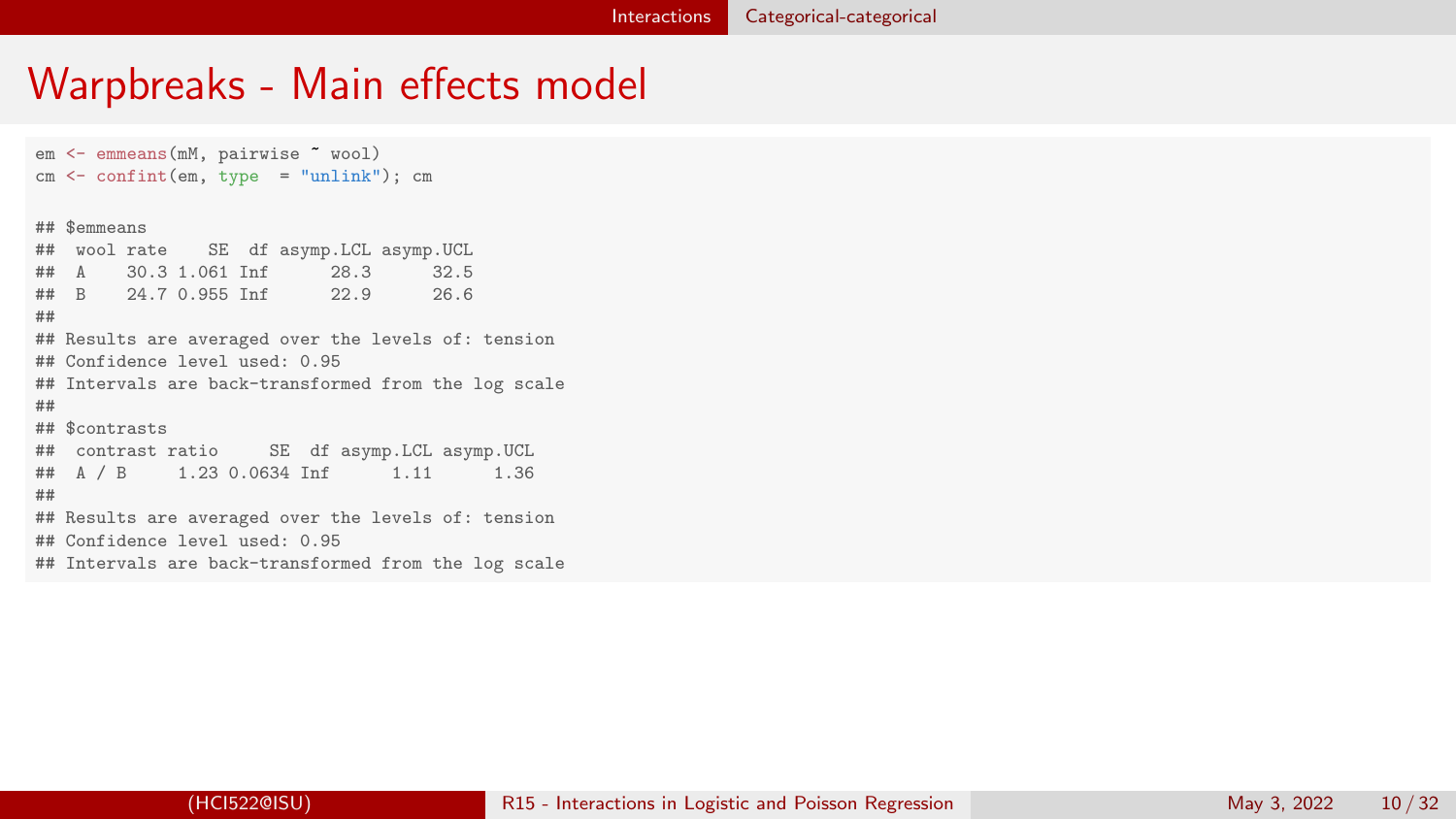et <- emmeans(mM, pairwise ~ tension)  $ct$  <- confint(et, type = "unlink");  $ct$ ## \$emmeans ## tension rate SE df asymp.LCL asymp.UCL ## L 36.2 1.42 Inf 33.5 39.1 26.2 1.21 Inf<br>21.6 1.09 Inf ## H 21.6 1.09 Inf 19.5 23.8 ## ## Results are averaged over the levels of: wool ## Confidence level used: 0.95 ## Intervals are back-transformed from the log scale ## ## \$contrasts ## contrast ratio SE df asymp.LCL asymp.UCL ## L / M 1.38 0.0831 Inf 1.20 1.59 ## L / H 1.68 0.1074 Inf ## M / H 1.22 0.0832 Inf 1.04 1.43 ## ## Results are averaged over the levels of: wool ## Confidence level used: 0.95 ## Conf-level adjustment: tukey method for comparing a family of 3 estimates ## Intervals are back-transformed from the log scale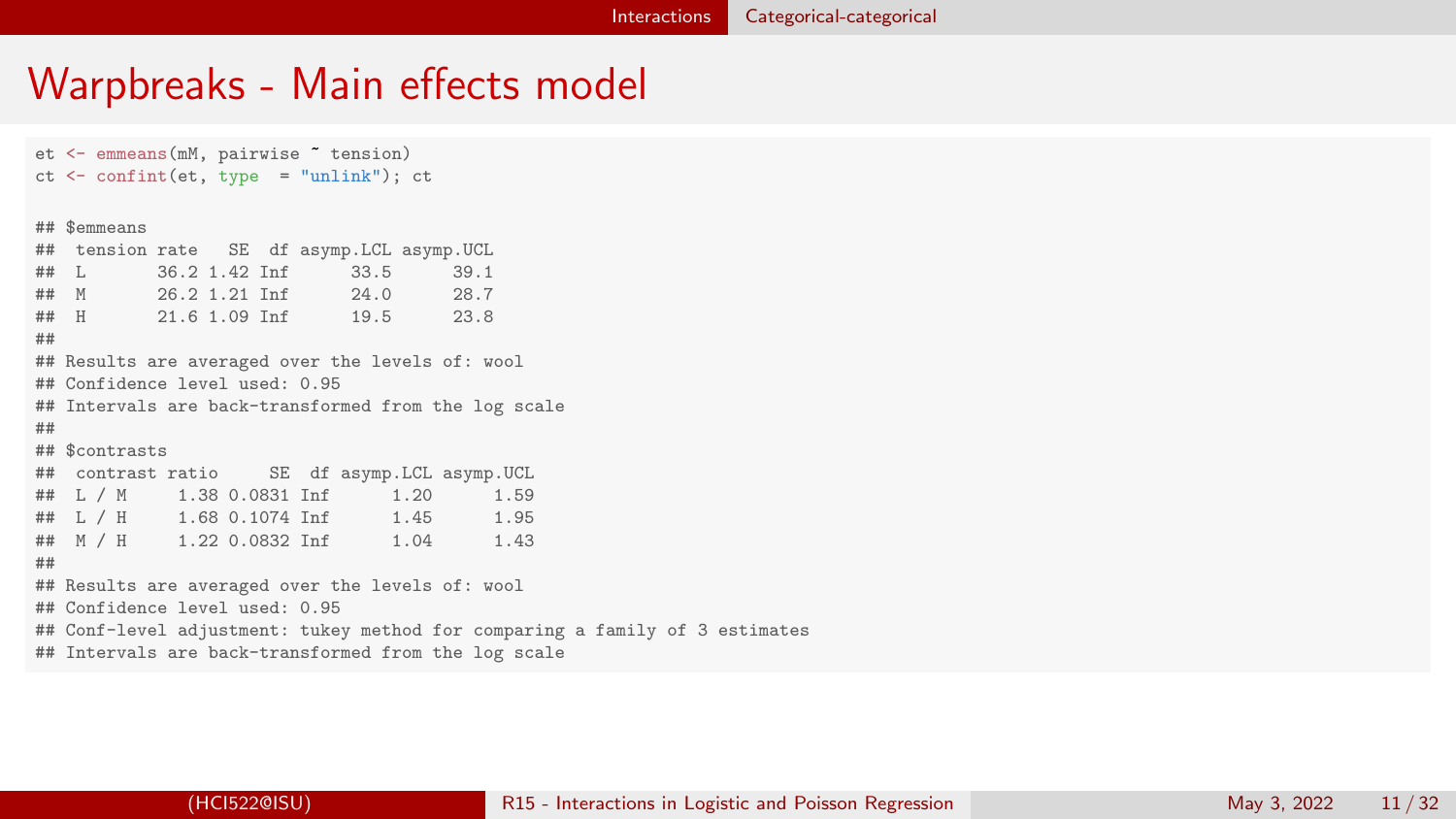g + geom\_line(mapping=aes(y=predict(mM, warpbreaks, type = "response")))

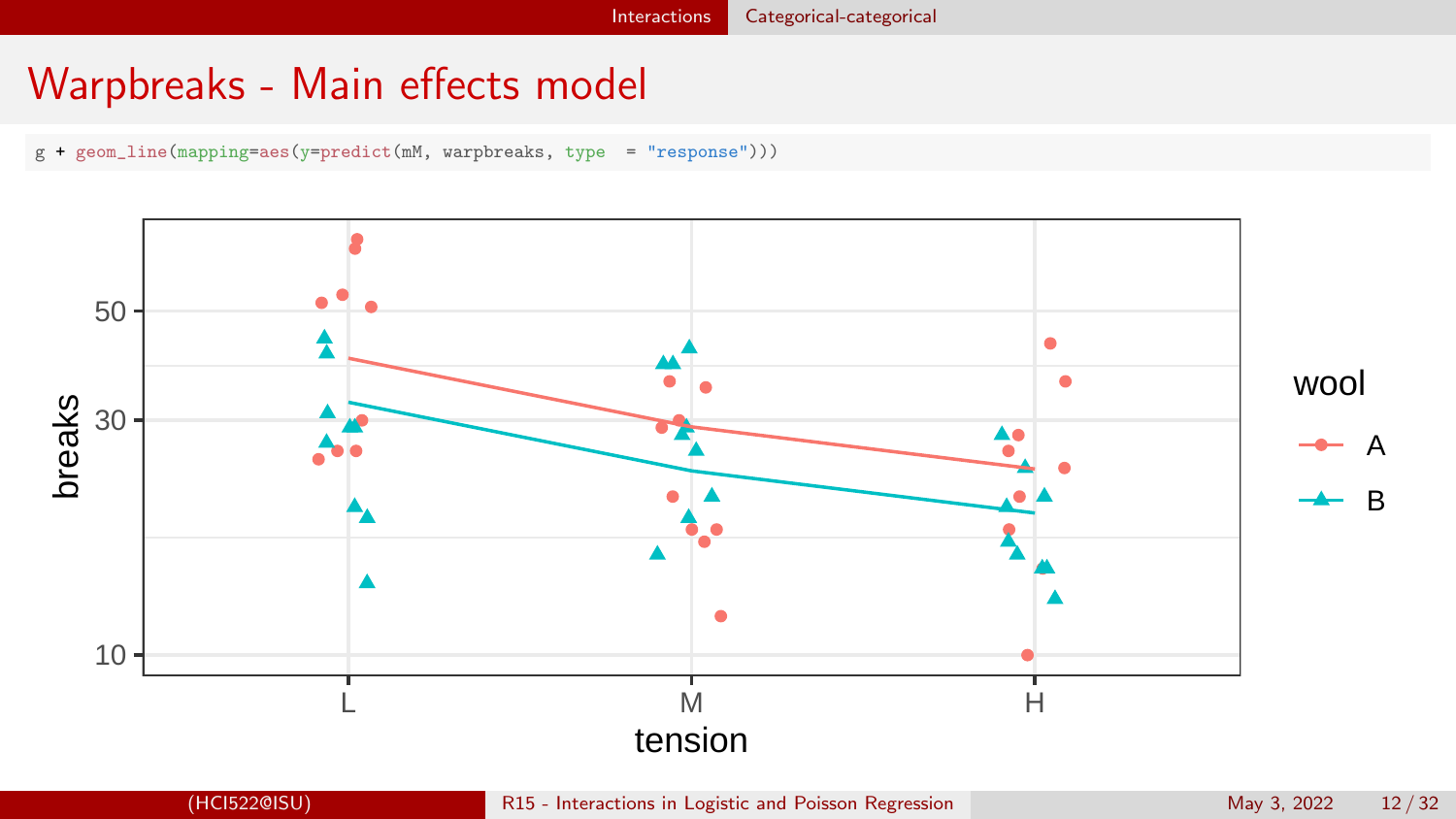summary(mI)

```
##
## Call:
## glm(formula = breaks " wool * tension, family = poisson, data = warpbreaks)
##
## Deviance Residuals:
## Min 1Q Median 3Q Max
## -3.3383 -1.4844 -0.1291 1.1725 3.5153
##
## Coefficients:
                Estimate Std. Error z value Pr(>|z|)
## (Intercept) 3.79674 0.04994 76.030 < 2e-16 ***
## woolB -0.45663 0.08019 -5.694 1.24e-08 ***
## tensionM -0.61868 0.08440 -7.330 2.30e-13 ***
           -0.59580 0.08378 -7.112 1.15e-12 ***
## woolB:tensionM 0.63818 0.12215 5.224 1.75e-07 ***
## woolB:tensionH 0.18836
## ---
## Signif. codes: 0 '***' 0.001 '**' 0.01 '*' 0.05 '.' 0.1 ' ' 1
##
## (Dispersion parameter for poisson family taken to be 1)
##
## Null deviance: 297.37 on 53 degrees of freedom
## Residual deviance: 182.31 on 48 degrees of freedom
## AIC: 468.97
##
## Number of Fisher Scoring iterations: 4
```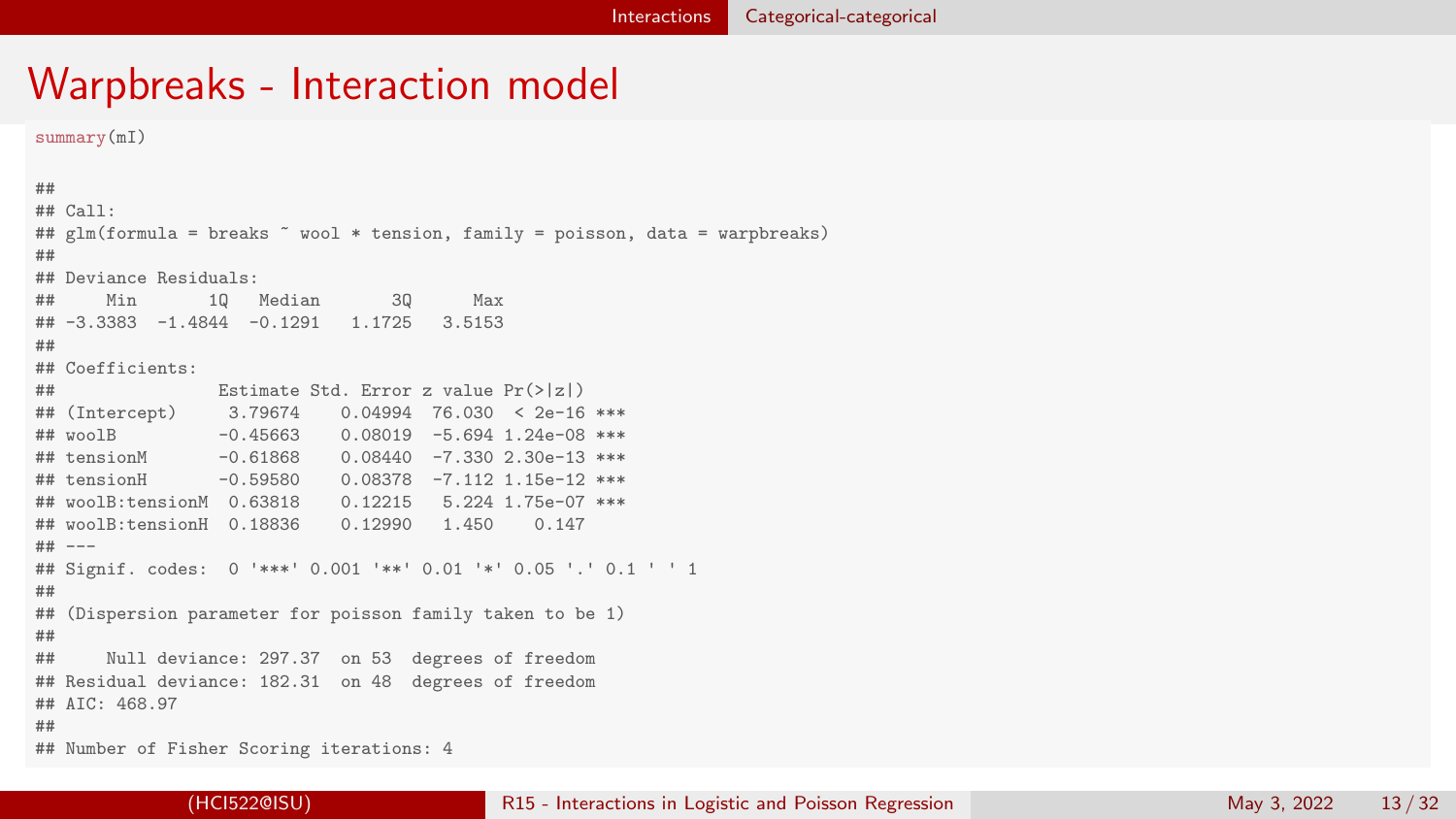em <- emmeans(mI, pairwise ~ wool | tension)  $cm < -$  confint(em, type = "unlink"); cm\$emmeans  $##$  tension =  $I \cdot$ ## wool rate SE df asymp.LCL asymp.UCL ## A 44.6 2.22 Inf 40.4 49.1 28.2 1.77 Inf 25.0 31.9 ## ## tension = M: ## wool rate SE df asymp.LCL asymp.UCL ## A 24.0 1.63 Inf 21.0 27.4 28.8 1.79 Inf 25.5 32.5 ## ## tension = H: ## wool rate SE df asymp.LCL asymp.UCL ## A 24.6 1.65 Inf 21.5 28.0 18.8 1.44 Inf 16.1 21.8 ## ## Confidence level used: 0.95 ## Intervals are back-transformed from the log scale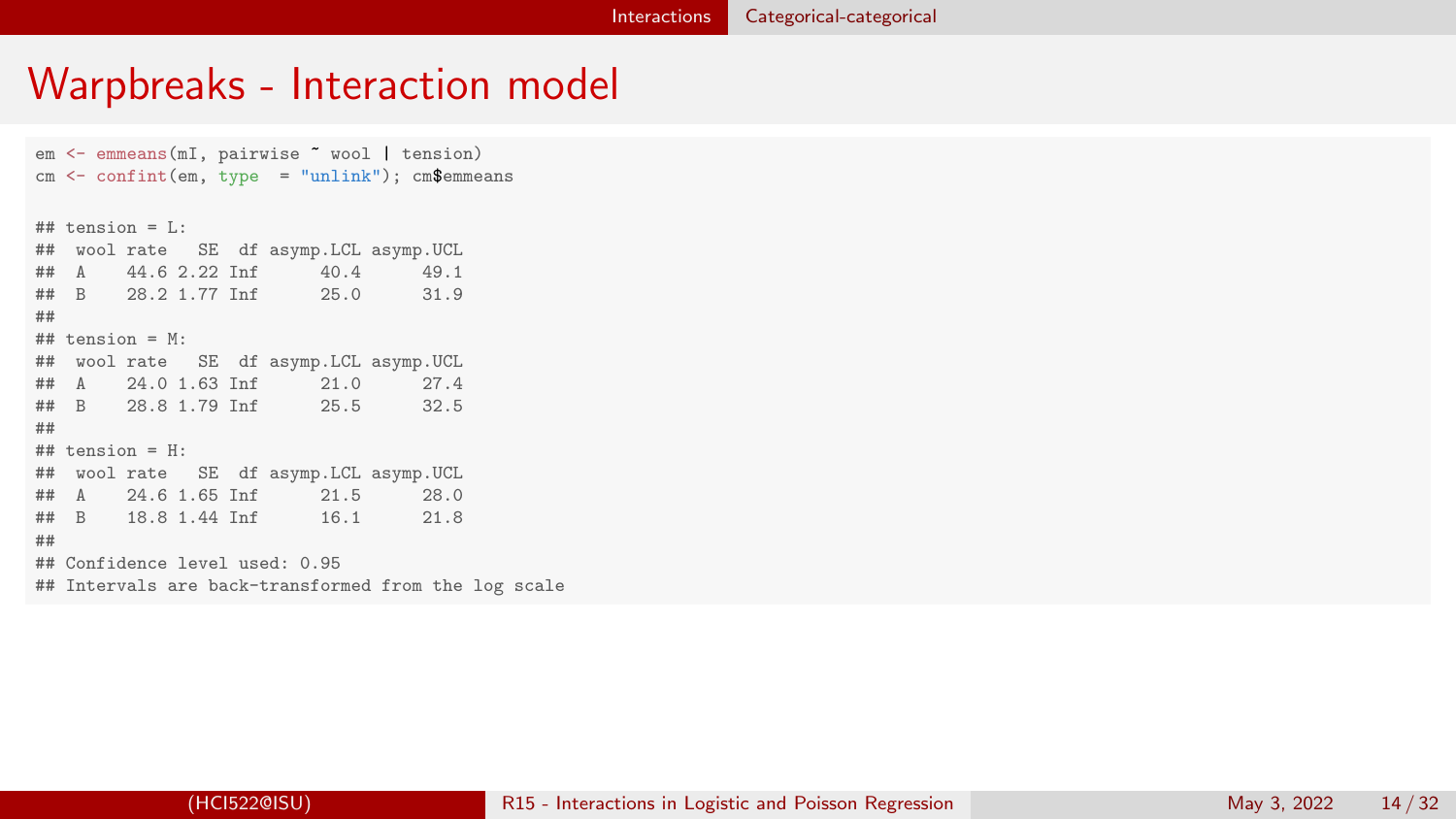```
cm$contrasts
```

```
## tension = L:
## contrast ratio SE df asymp.LCL asymp.UCL
## A / B 1.579 0.1266 Inf 1.349 1.847
##
## tension = M:
## contrast ratio SE df asymp.LCL asymp.UCL
## A / B 0.834 0.0768 Inf 0.696 0.999
##
## tension = H:
## contrast ratio SE df asymp.LCL asymp.UCL
## A / B 1.308 0.1336 Inf 1.070 1.598
##
## Confidence level used: 0.95
## Intervals are back-transformed from the log scale
```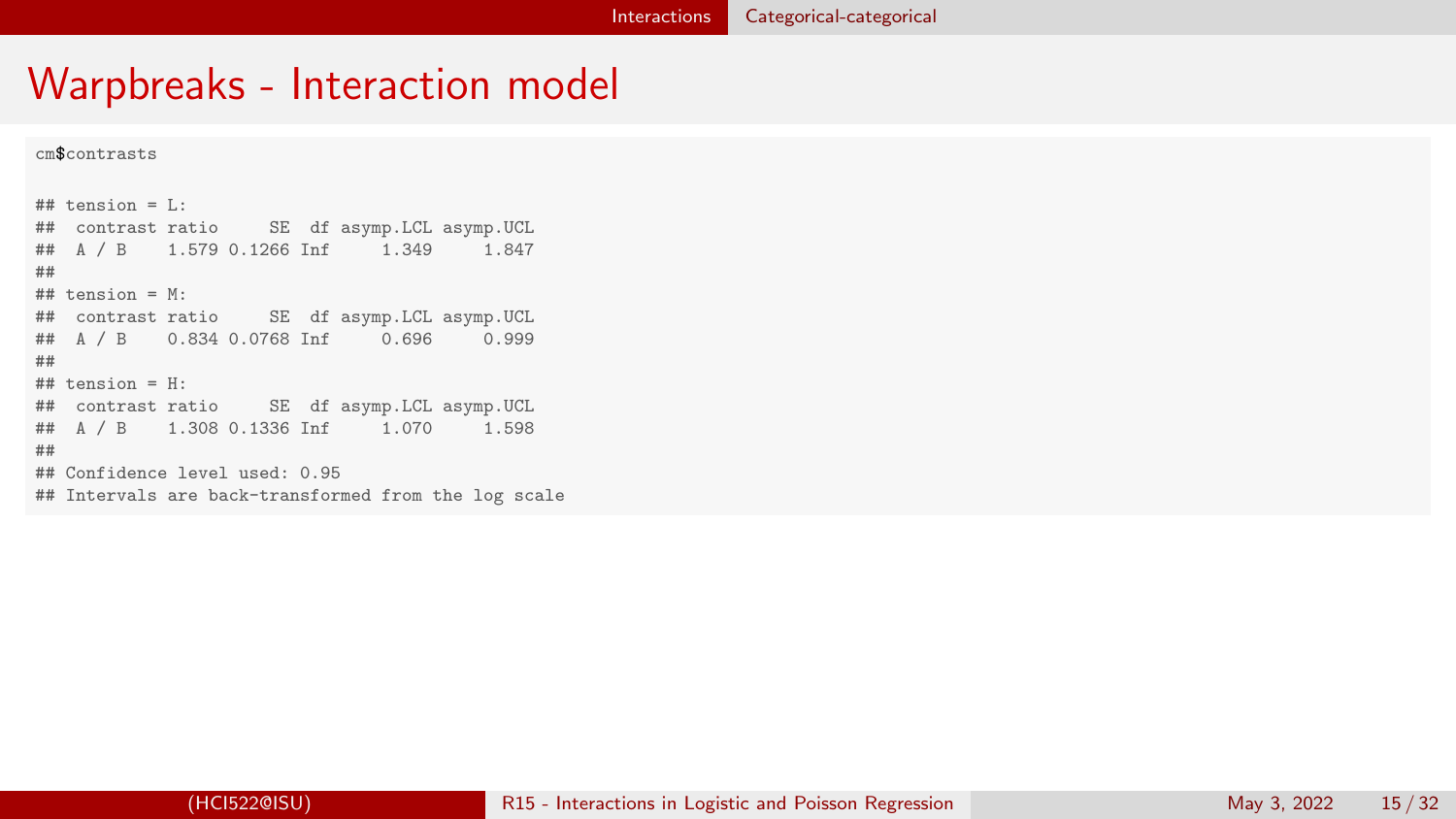et <- emmeans(mI, pairwise ~ tension | wool) ct  $\leftarrow$  confint(et, type = "unlink"); ct\$contrasts  $##$  wool = A: ## contrast ratio SE df asymp.LCL asymp.UCL ## L / M 1.856 0.1567 Inf ## L / H 1.814 0.1520 Inf 1.491 2.21 ## M / H 0.977 0.0935 Inf 0.781 1.22 ## ## wool = B:  $SE$  df asymp. LCL asymp. UCL 0.0866 Inf 0.797 1.21 ## L / M 0.981 0.0866 Inf<br>## L / H 1.503 0.1492 Inf ## L / H 1.503 0.1492 Inf 1.191 1.90<br>## M / H 1.533 0.1515 Inf 1.216 1.93 1.533 0.1515 Inf 1.216 1.93 ## ## Confidence level used: 0.95 ## Conf-level adjustment: tukey method for comparing a family of 3 estimates ## Intervals are back-transformed from the log scale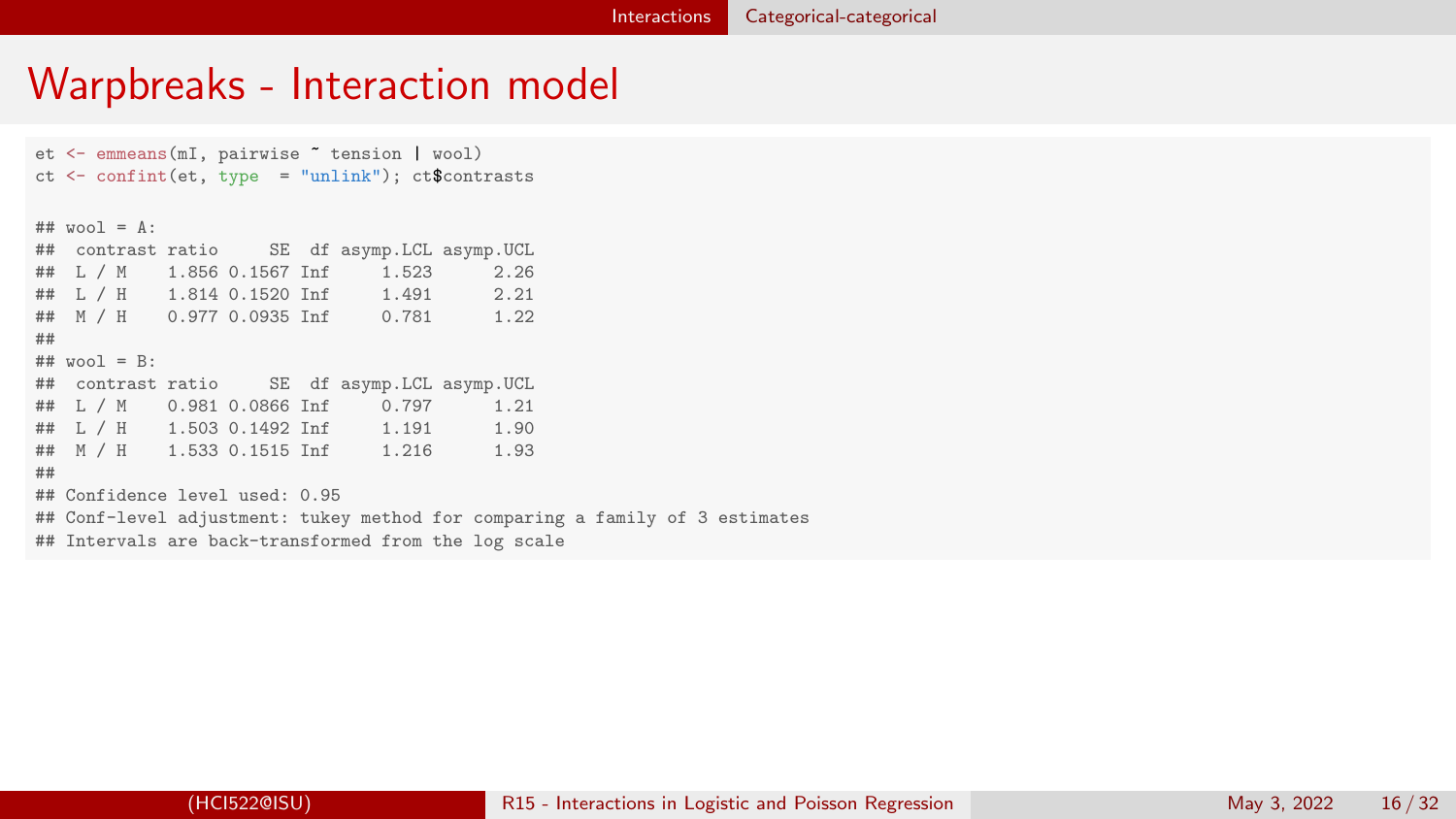$g + stat\_summary(fun = mean, geom = "line")$ 

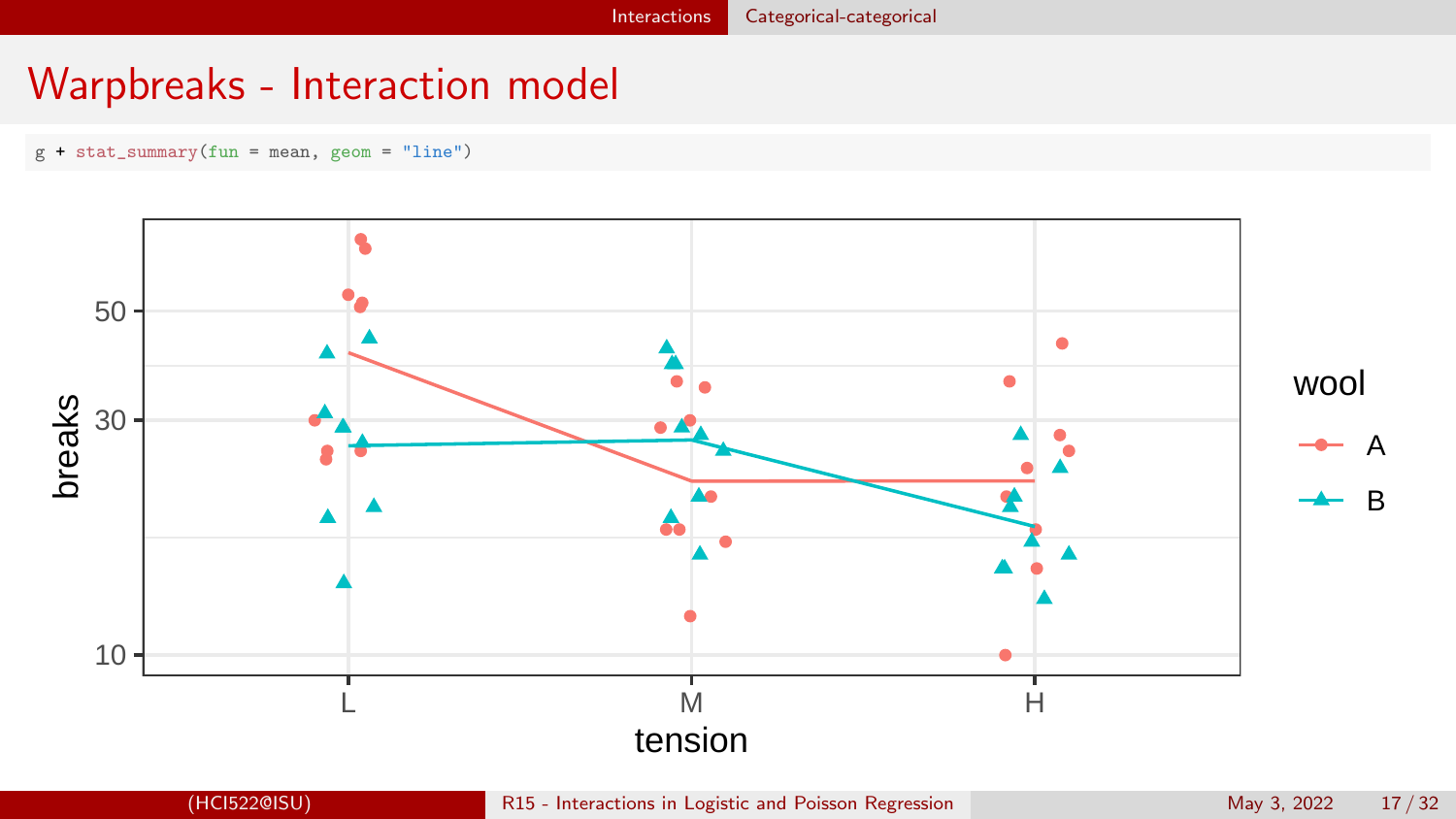# <span id="page-17-0"></span>Logistic regression

Logistic regression with two (continuous) independent varibles.

**o** Data model

$$
Y_g \stackrel{ind}{\sim} Bin(n_g, \theta_g)
$$

• Main effects model

$$
\log\left(\frac{\theta_g}{1-\theta_g}\right) = \beta_0 + \beta_1 X_{g,1} + \beta_2 X_{g,2}
$$

**a** Interaction model

$$
\log\left(\frac{\theta_g}{1-\theta_g}\right) = \beta_0 + \beta_1 X_{g,1} + \beta_2 X_{g,2} + \beta_3 X_{g,1} X_{g,2}
$$

The interaction occurs on the log-odds scale.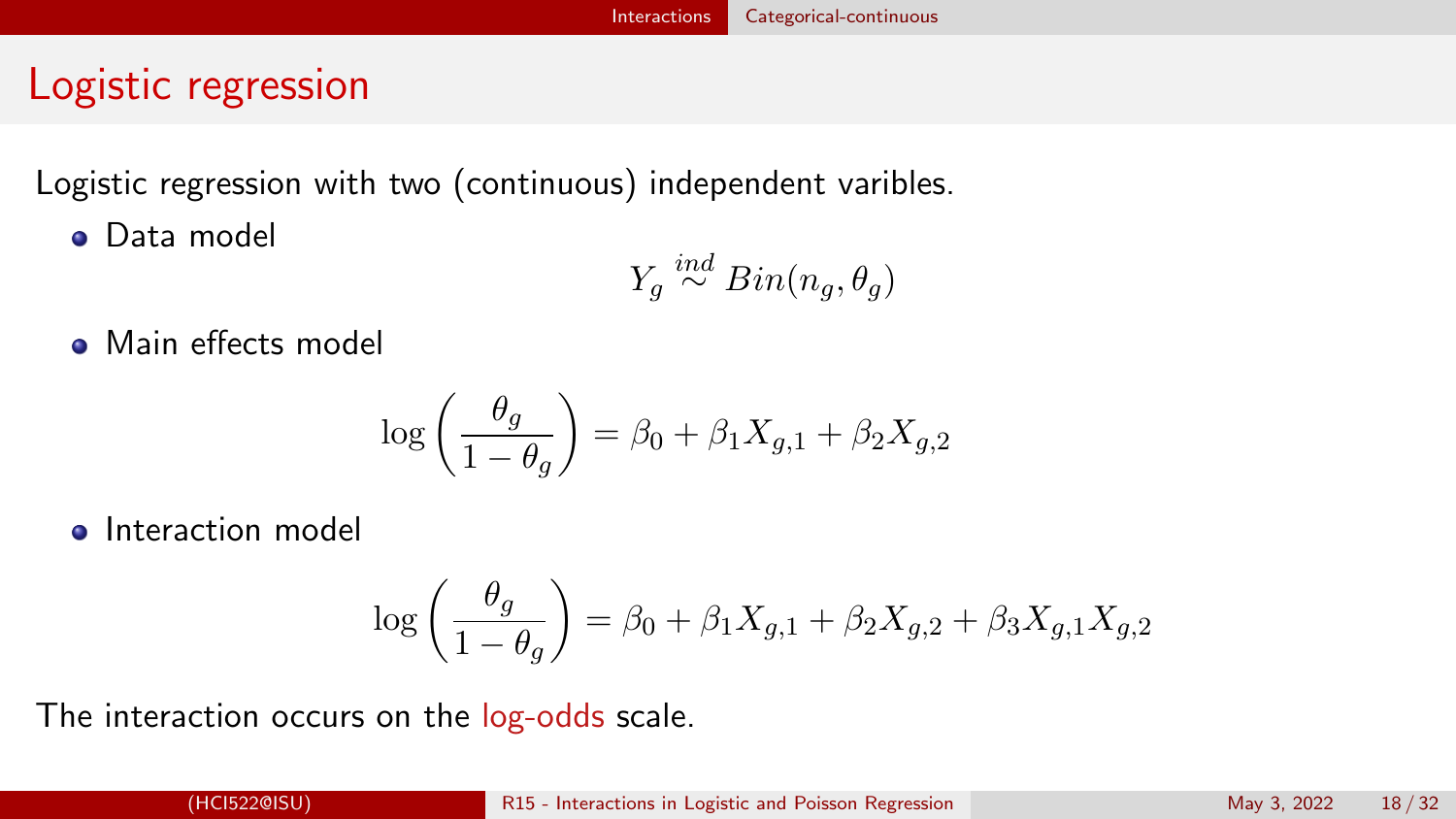## Donner Party - Descriptive Statistics

#### head(case2001)

| ##   |                | Age | Sex  | Status             |
|------|----------------|-----|------|--------------------|
| ##   | $\overline{1}$ | 23  | Male | Died               |
| ## 2 |                |     |      | 40 Female Survived |
| ##3  |                | 40  |      | Male Survived      |
| ## 4 |                | 30  | Male | Died               |
| ## 5 |                | 28  | Male | Died               |
| ##   | 6              | 40  | Male | Died               |

#### summary(case2001)

|    | $\#$ #<br>Age   | Sex        | Status               |
|----|-----------------|------------|----------------------|
| ## | Min. : 15.0     | Female: 15 | Died :25             |
|    | ## 1st Qu.:24.0 |            | Male :30 Survived:20 |
| ## | Median :28.0    |            |                      |
| ## | Mean :31.8      |            |                      |
|    | ## 3rd Qu.:40.0 |            |                      |
| ## | Max. :65.0      |            |                      |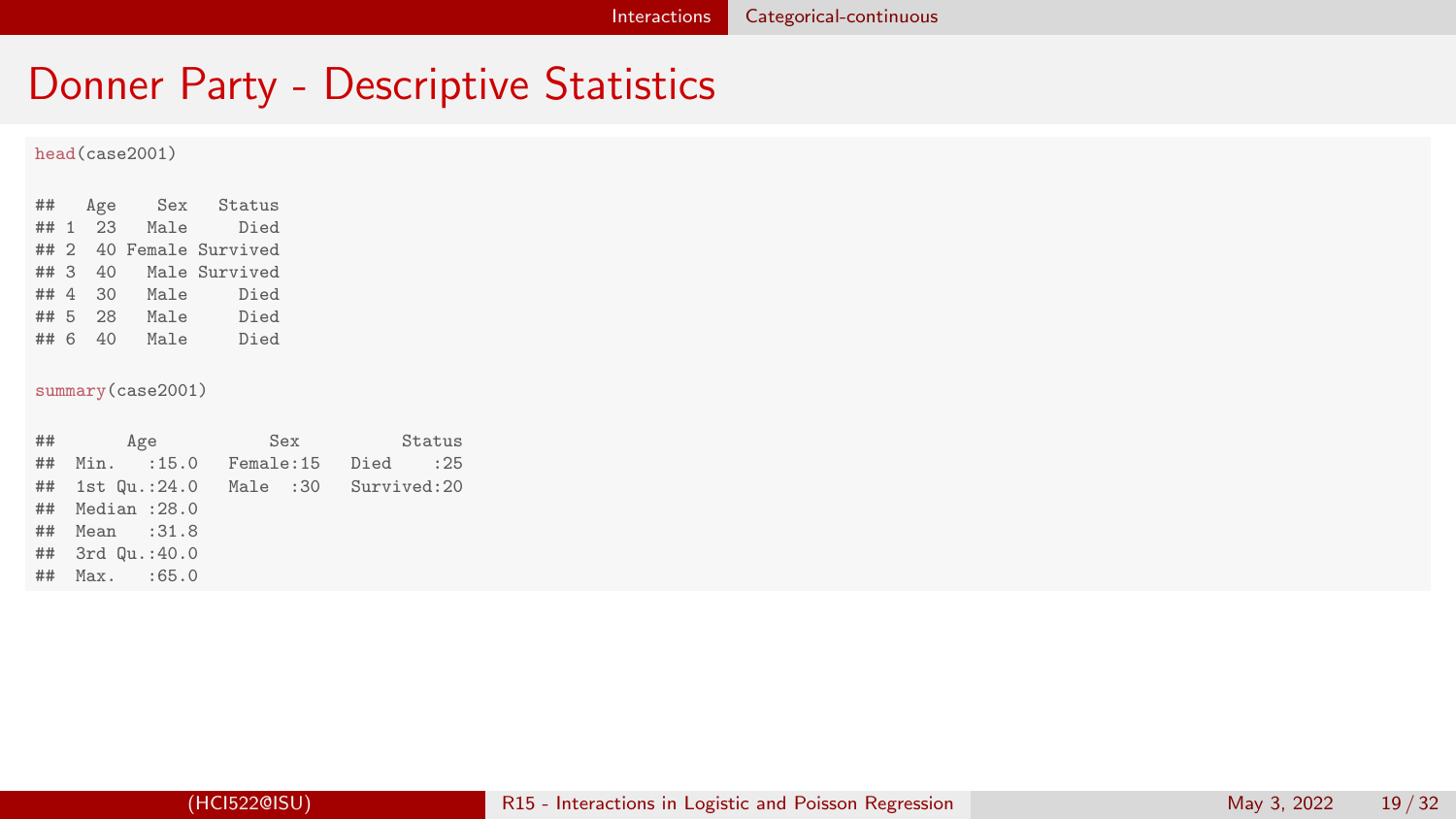## Donner Party - Graphical Statistics

```
g \leftarrow \text{gplot}(\text{case2001}, \text{aes}(x = \text{Age}, y = \text{Status}, \text{color} = \text{Sex}, \text{shape} = \text{Sex})) +
   geom_jitter(width=0, height = 0.05)
g
```


(HCI522@ISU) [R15 - Interactions in Logistic and Poisson Regression](#page-0-0) May 3, 2022 20/32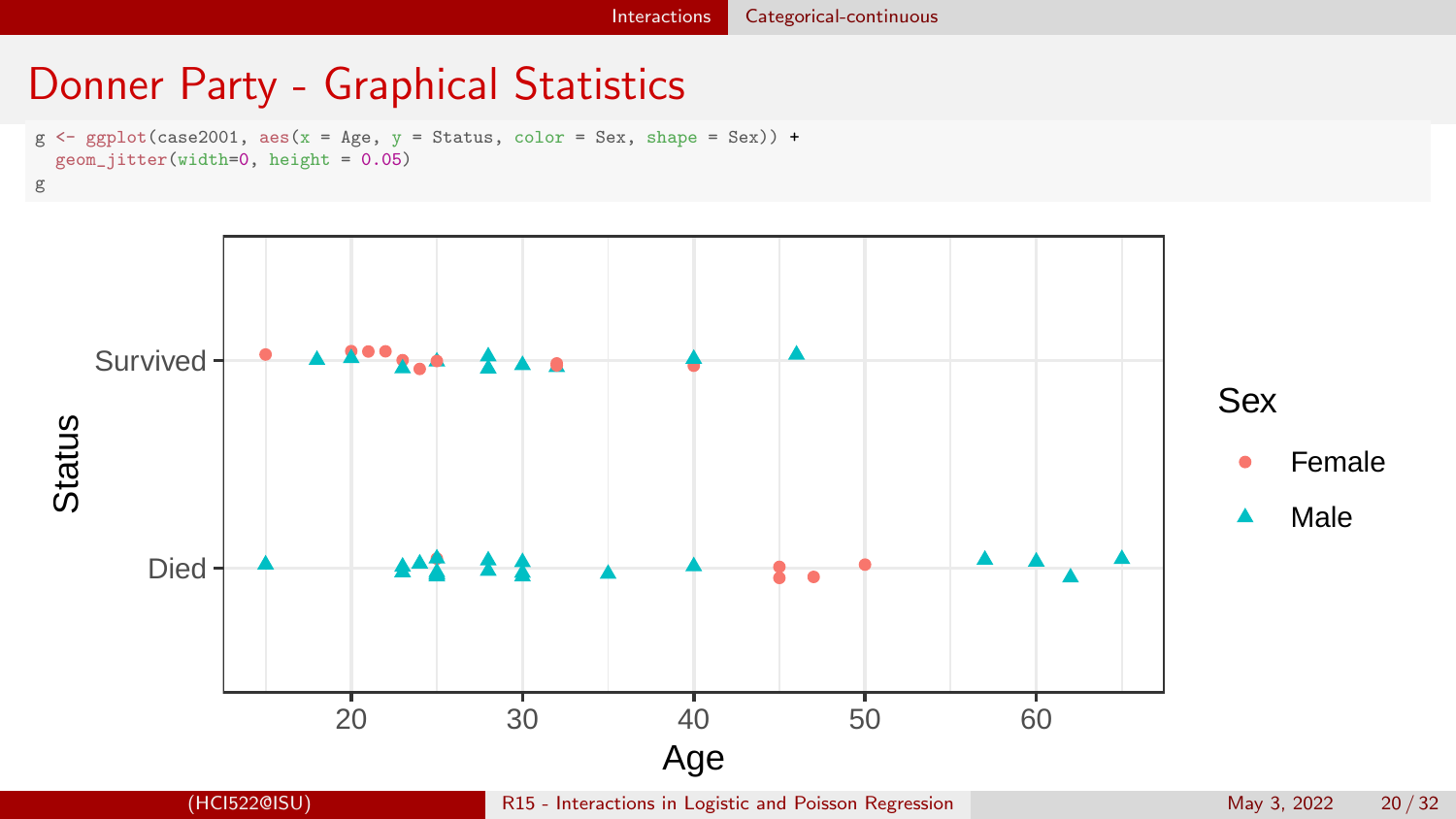## Donner Party - Logistic Regression Models

 $mM \leq$  glm(Status == "Survived"  $\tilde{\phantom{a}}$  Sex + Age, data = case2001, family = binomial) # Main effects model  $mI \leftarrow gIm(Status == "Survived" \sim Sex * Age, data = case2001, family = binomial) # International model$ 

drop1(mI, test="Chi")

## Single term deletions ## ## Model: ## Status == "Survived" ~ Sex \* Age ## Df Deviance AIC LRT Pr(>Chi) ## <none> 47.346 55.346 ## Sex:Age 1 51.256 57.256 3.9099 0.048 \* ## --- ## Signif. codes: 0 '\*\*\*' 0.001 '\*\*' 0.01 '\*' 0.05 '.' 0.1 ' ' 1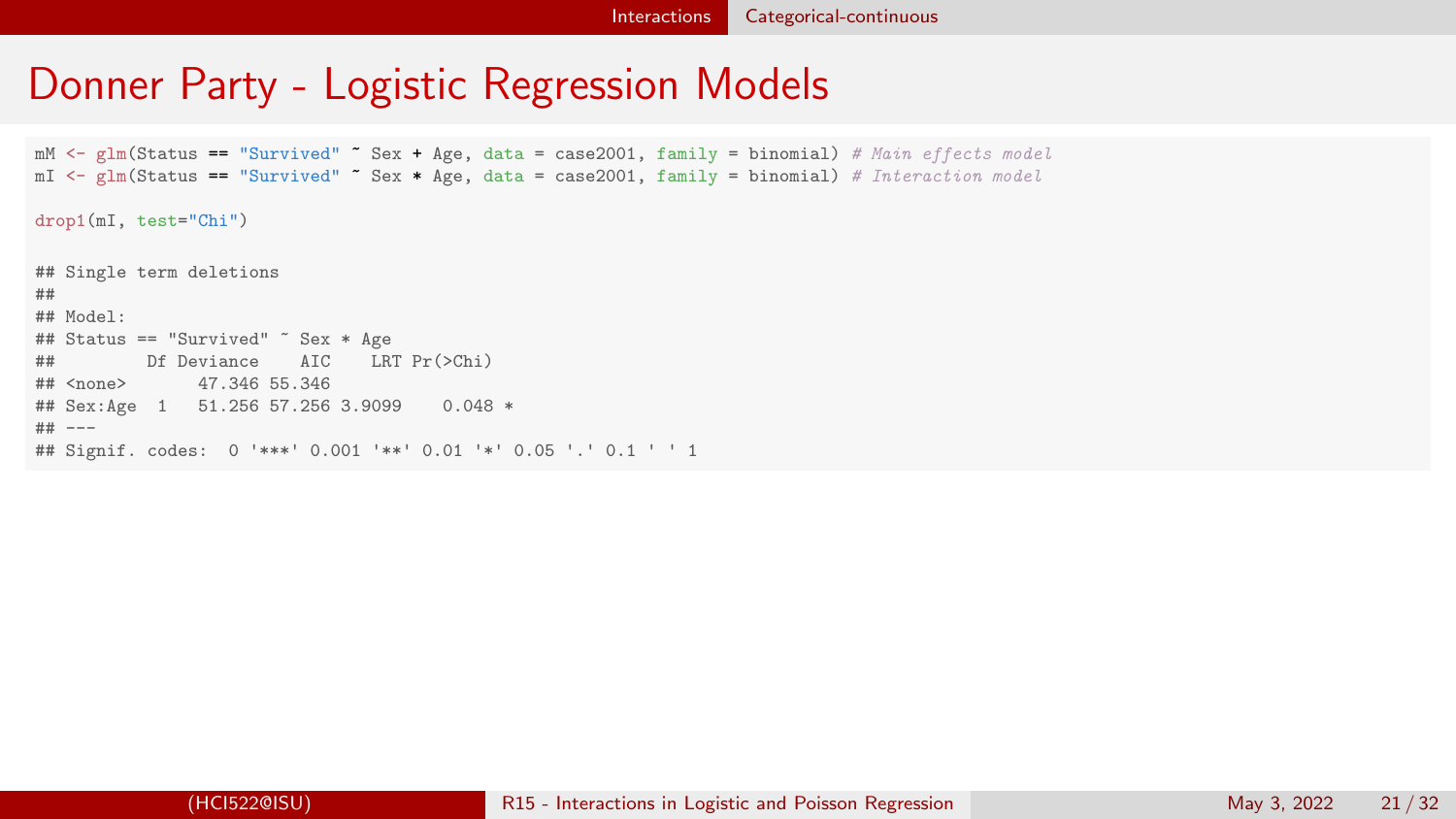# Donner Party - Diagnostics

resid\_panel(mM, plots = c("qq", "resid", "index", "cookd"), qqbands = TRUE)

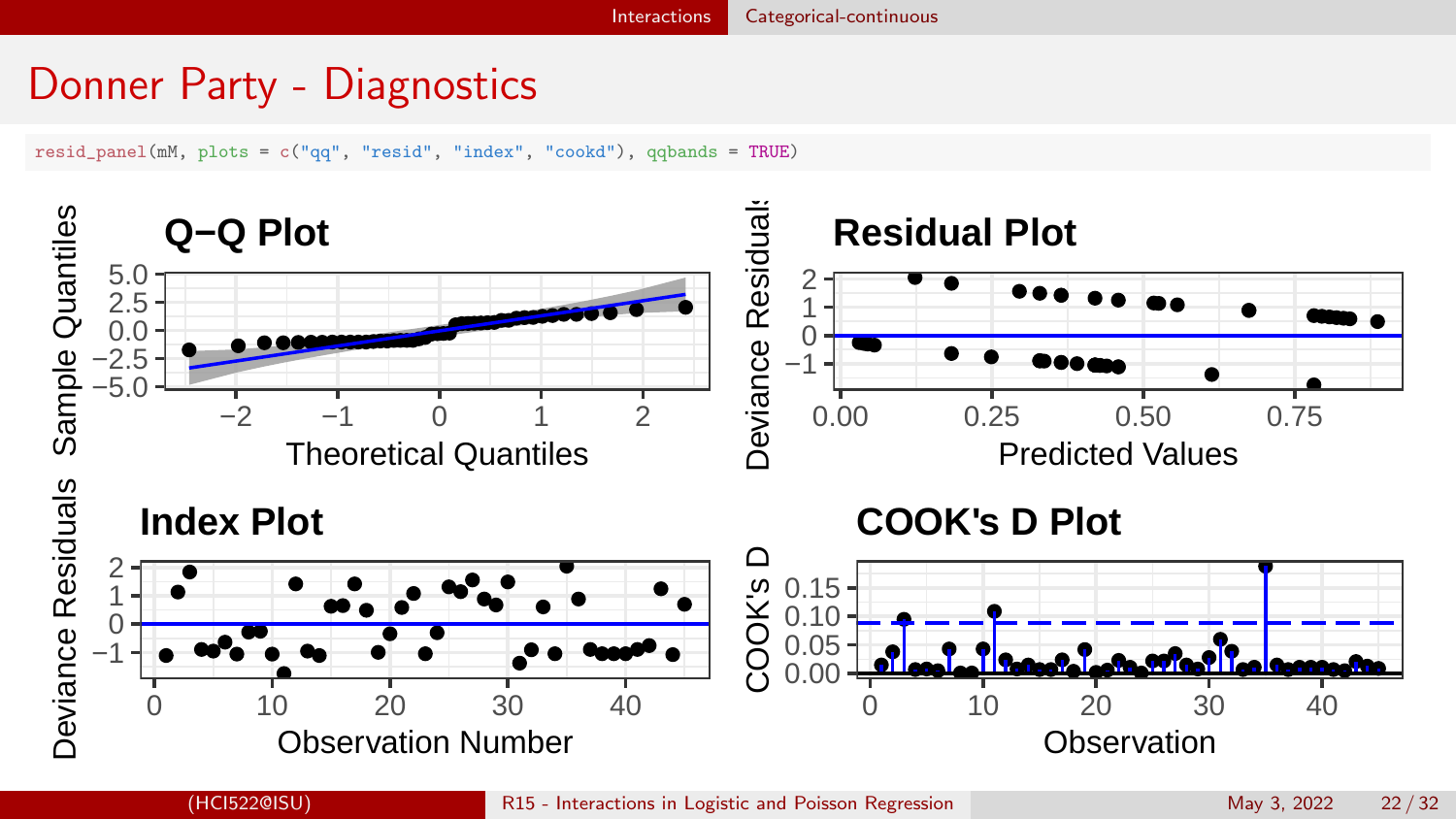summary(mM)

```
##
## Call:
## glm(formula = Status == "Survived" ~ Sex + Age, family = binomial,
\# data = case2001)
##
## Deviance Residuals:
## Min 1Q Median 3Q Max
## -1.7445 -1.0441 -0.3029 0.8877 2.0472
##
## Coefficients:
## Estimate Std. Error z value Pr(>|z|)
## (Intercept) 3.23041 1.38686
## SexMale -1.59729 0.75547 -2.114 0.0345 *
                        0.03728 -2.097 0.0359 *## ---
## Signif. codes: 0 '***' 0.001 '**' 0.01 '*' 0.05 '.' 0.1 ' ' 1
##
## (Dispersion parameter for binomial family taken to be 1)
##
## Null deviance: 61.827 on 44 degrees of freedom
## Residual deviance: 51.256 on 42 degrees of freedom
## AIC: 57.256
##
## Number of Fisher Scoring iterations: 4
```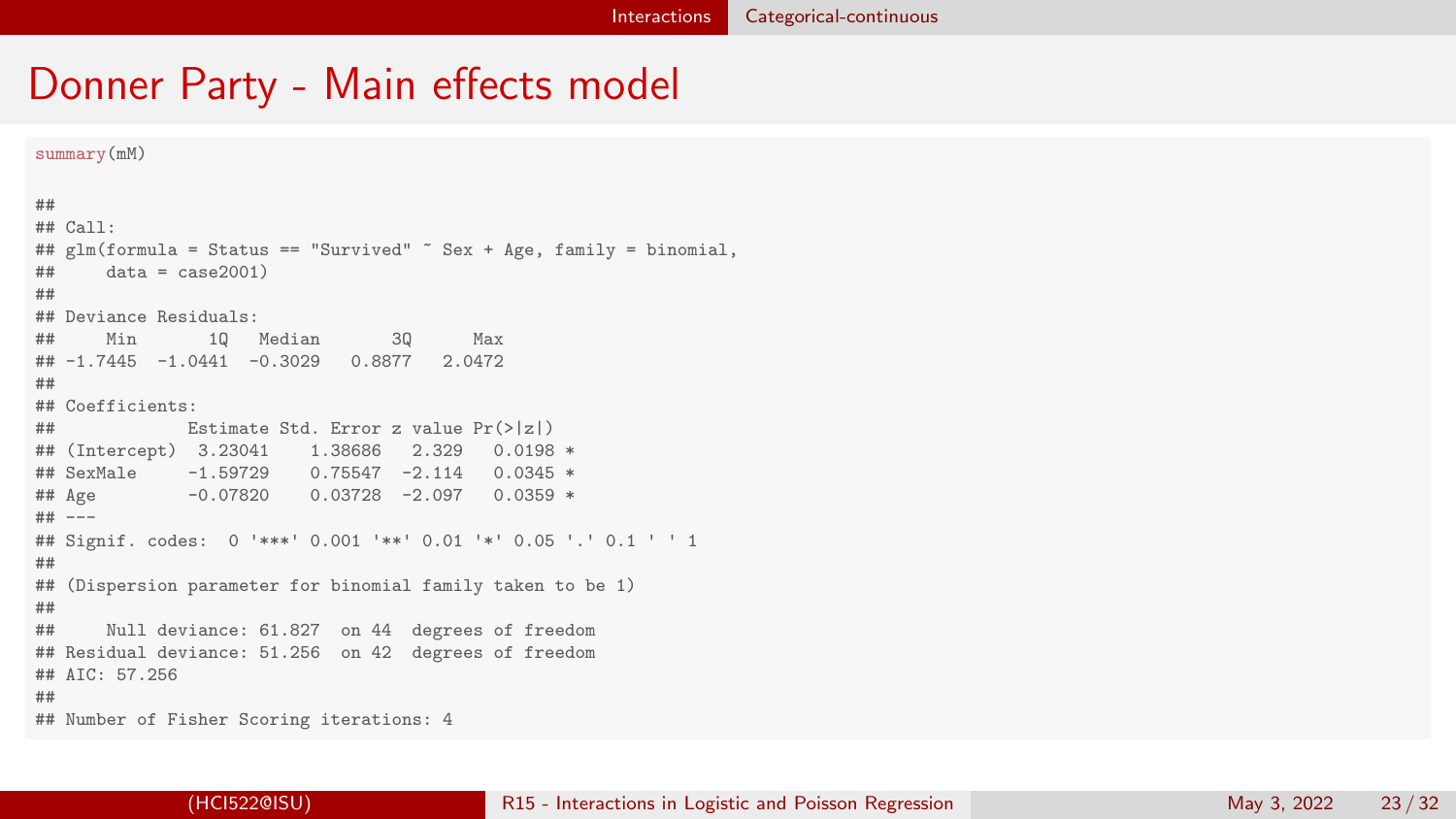```
em \leq emmeans(mM, pairwise \degree Sex | Age, at = list(Age = c(15,28,65)))
cm <- confint(em, type = "unlink"); cm$emmeans
## Age = 15:<br>## Sex r
           response SE df asymp.LCL asymp.UCL 0.8867 0.0918 Inf 0.56620 0.979
## Female 0.8867 0.0918 Inf 0.56620 0.979
   Male 0.6130 0.1484 Inf 0.31742
##
## Age = 28:<br>## Sex r
           r esponse SE df asymp.LCL asymp.UCL 0.7390 \quad 0.1217 Inf 0.45129 \quad 0.907## Female 0.7390 0.1217 Inf 0.45129 0.907
## Male  0.3643 0.0949 Inf  0.20429
##
## Age = 65:
## Sex response SE df asymp.LCL asymp.UCL
## Female 0.1355 0.1539 Inf 0.01181 0.673
## Male  0.0308 0.0433 Inf  0.00185
##
## Confidence level used: 0.95
## Intervals are back-transformed from the logit scale
```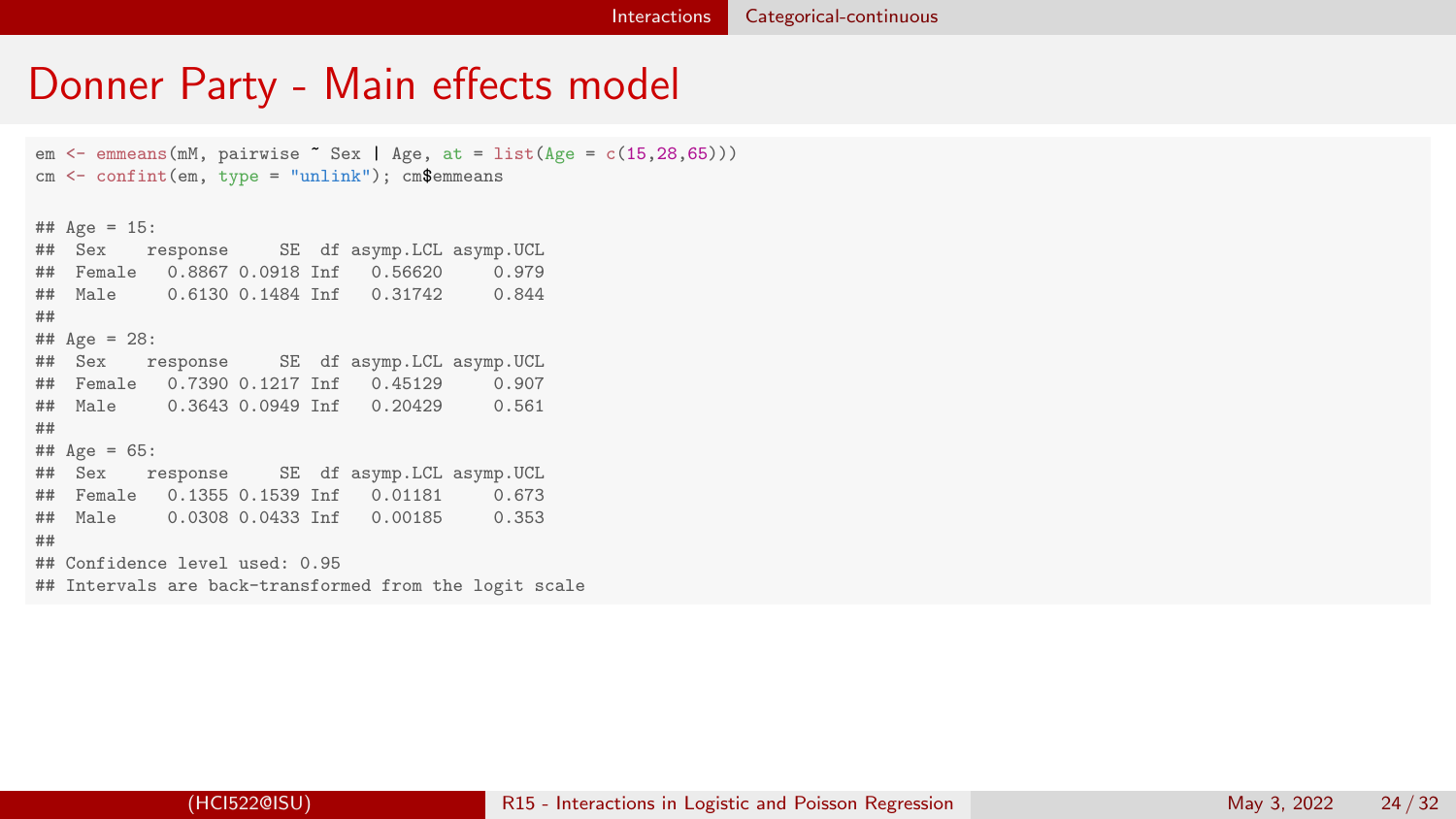```
cm$contrasts
```

```
## Age = 15:
## contrast odds.ratio SE df asymp.LCL asymp.UCL
## Female / Male 4.94 3.73 Inf 1.12 21.7
##
## A\sigma e = 28:
## contrast odds.ratio SE df asymp.LCL asymp.UCL
## Female / Male 4.94 3.73 Inf 1.12 21.7
##
## Age = 65:
## contrast odds.ratio SE df asymp.LCL asymp.UCL
## Female / Male 4.94 3.73 Inf 1.12 21.7
##
## Confidence level used: 0.95
## Intervals are back-transformed from the log odds ratio scale
```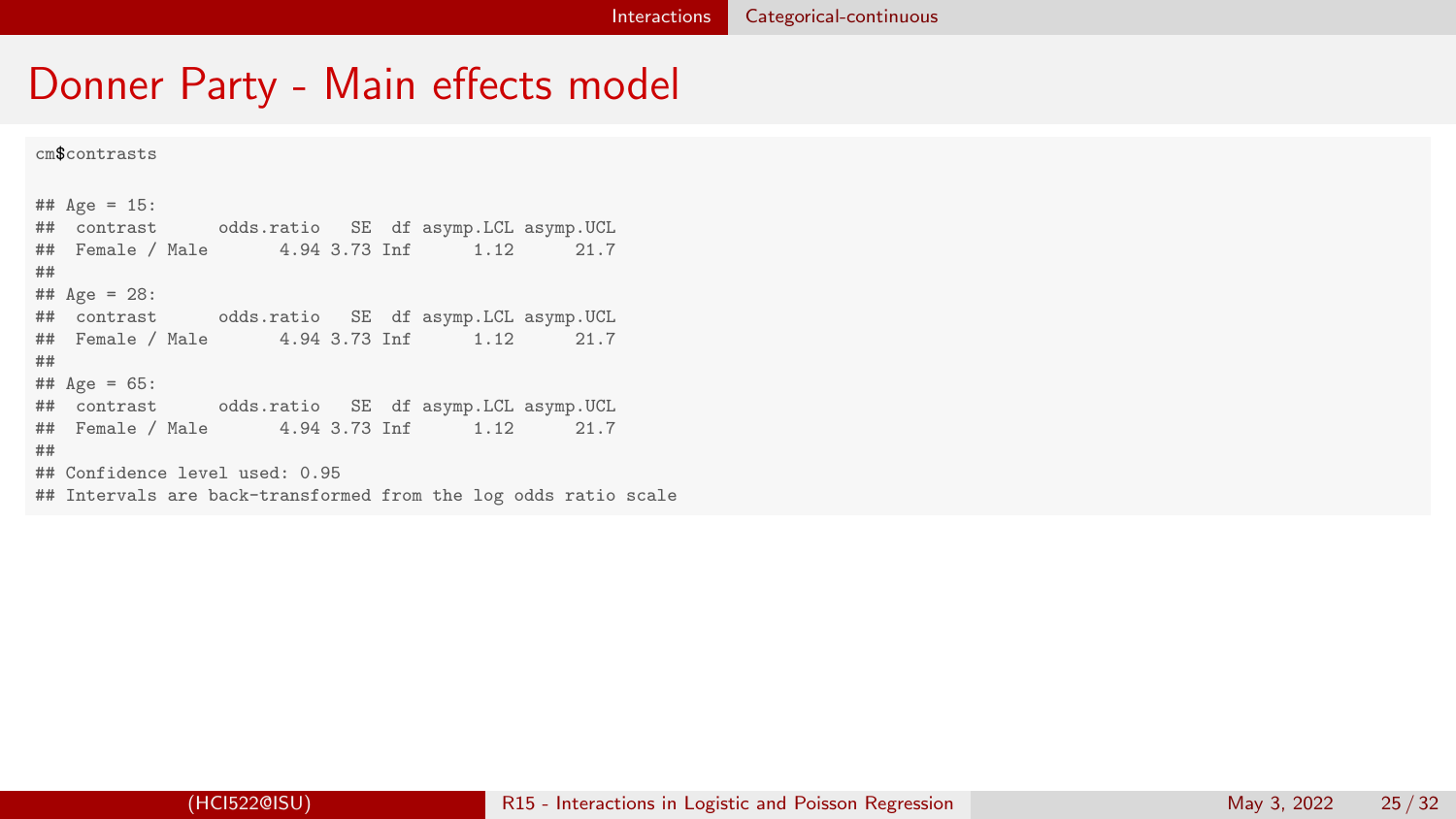```
et <- emtrends(mM, pairwise ~ Sex, var = "Age")
ct <- confint(et); ct
## $emtrends
       Age.trend SE df asymp.LCL asymp.UCL
## Female -0.0782 0.0373 Inf -0.151 -0.00513
## Male -0.0782 0.0373 Inf -0.151 -0.00513
##
## Results are given on the == (not the response) scale.
## Confidence level used: 0.95
##
## $contrasts
## contrast estimate SE df asymp.LCL asymp.UCL
## Female - Male 0 0 Inf 0 0
##
## Note: contrasts are still on the == scale
## Results are given on the == (not the response) scale.
## Confidence level used: 0.95
```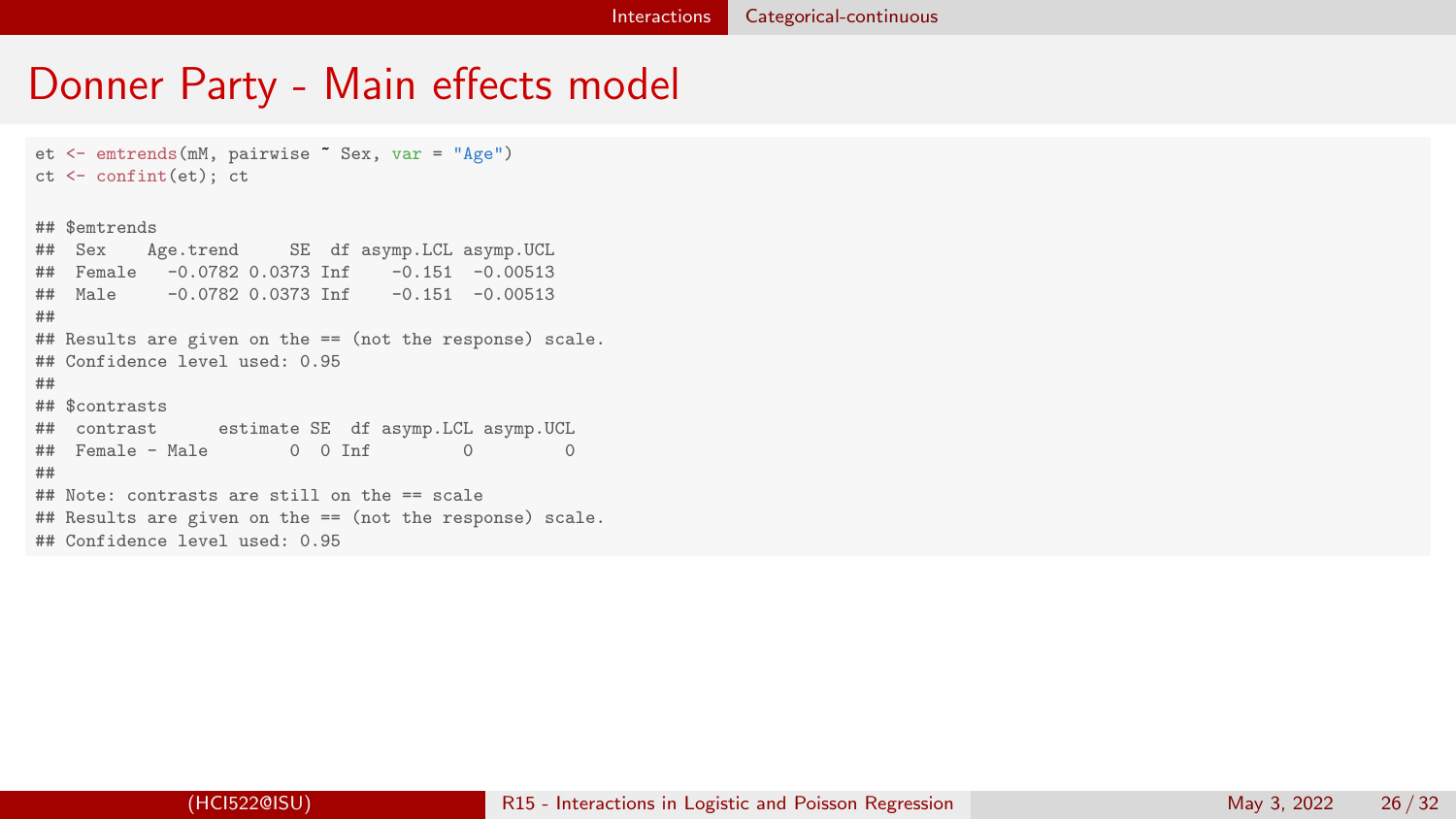g + geom\_smooth(mapping=aes(y=predict(mM, case2001, type="response")+1))

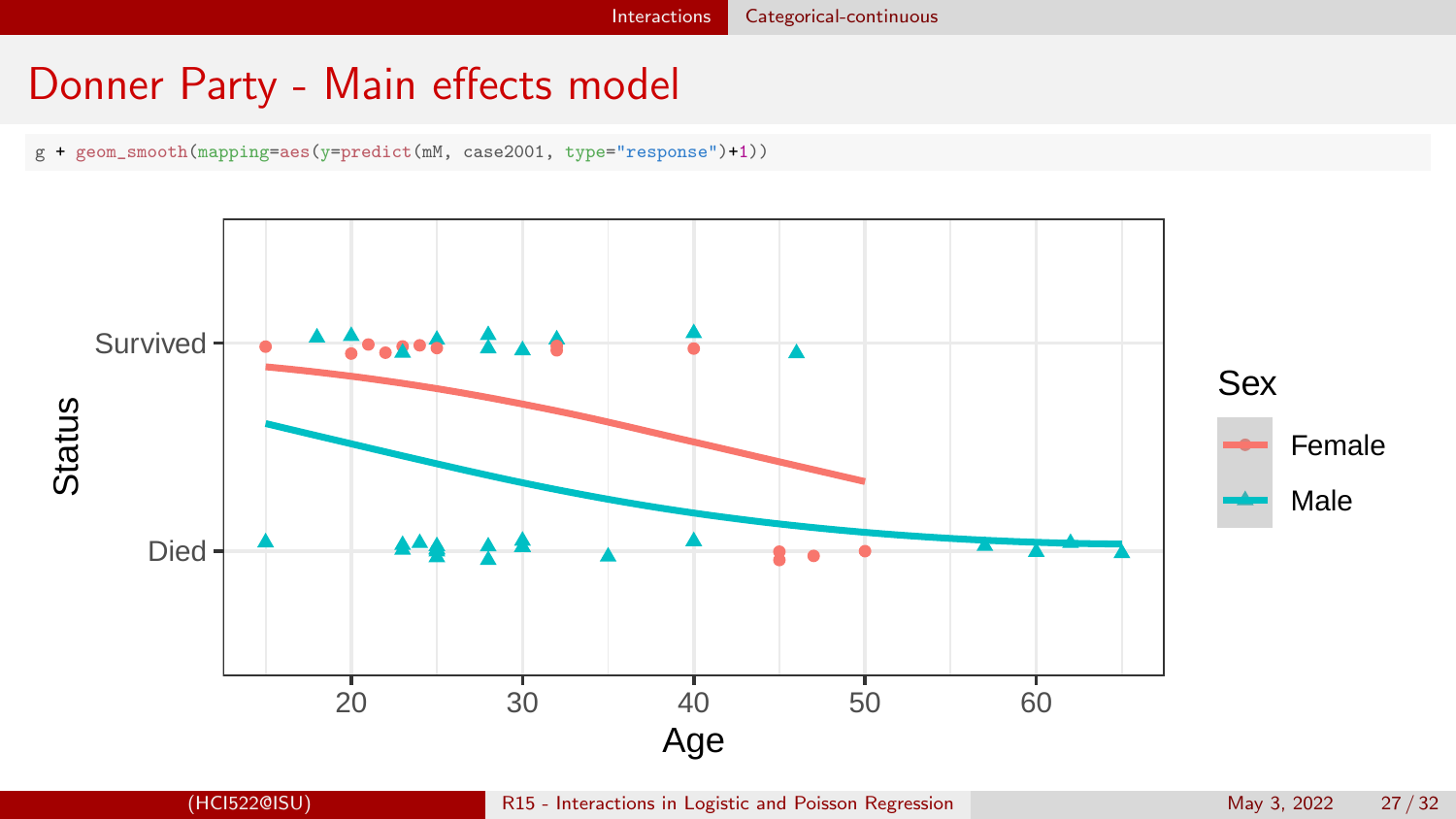```
summary(mI)
##
## Call:
## glm(formula = Status == "Survived" ~ Sex * Age, family = binomial,
\# data = case2001)
##
## Deviance Residuals:
## Min 1Q Median 3Q Max
## -2.2279 -0.9388 -0.5550 0.7794 1.6998
##
## Coefficients:
## Estimate Std. Error z value Pr(>|z|)
## (Intercept) 7.24638
## SexMale -6.92805 3.39887 -2.038 0.0415 *<br>## Age                 -0.19407     0.08742 -2.220   0.0264 *
       -0.19407 0.08742 -2.220 0.0264 *## SexMale:Age 0.16160 0.09426 1.714 0.0865 .
## ---
## Signif. codes: 0 '***' 0.001 '**' 0.01 '*' 0.05 '.' 0.1 ' ' 1
##
## (Dispersion parameter for binomial family taken to be 1)
##
## Null deviance: 61.827 on 44 degrees of freedom
## Residual deviance: 47.346 on 41 degrees of freedom
## AIC: 55.346
##
## Number of Fisher Scoring iterations: 5
```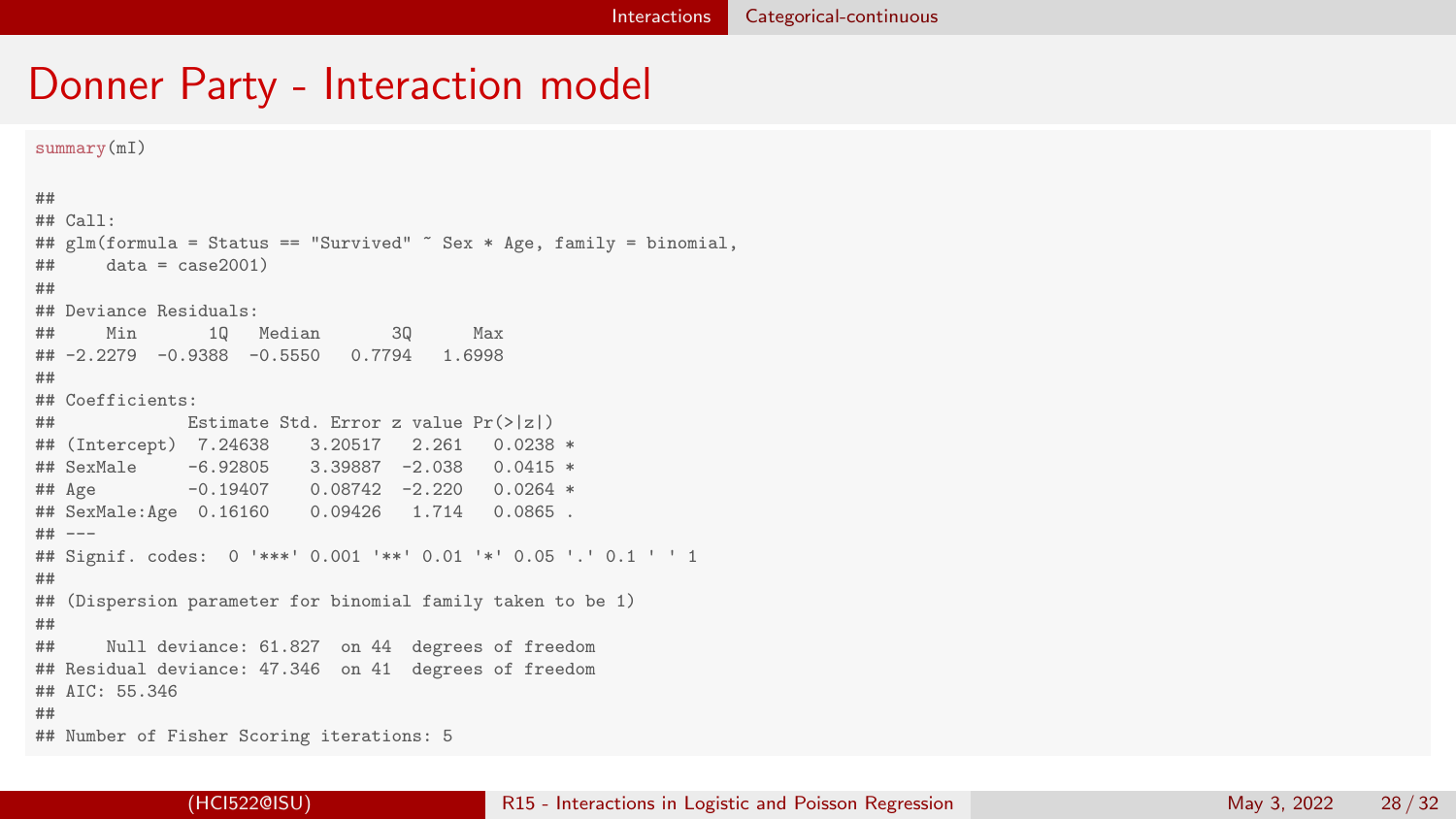```
em \leq emmeans(mI, pairwise \degree Sex | Age, at = list(Age = c(15,28,65)))
cm <- confint(em, type = "unlink"); cm$emmeans
## Age = 15:<br>## Sex r
         response SE df asymp.LCL asymp.UCL<br>le 0.98707 0.0251 Inf 6.19e-01 1.000
## Female 0.98707 0.0251 Inf 6.19e-01 1.000
## Male  0.45789 0.1641 Inf 1.88e-01
##
## Age = 28:<br>## Sex r
           r esponse SE df asymp.LCL asymp.UCL 0.85964 \cdot 0.1258 Inf 4.429 - 01 \cdot 0.979## Female 0.85964 0.1258 Inf 4.42e-01 0.979
## Male  0.35640 0.0917 Inf 2.02e-01
##
## Age = 65:
## Sex response SE df asymp.LCL asymp.UCL
## Female 0.00464 0.0125 Inf 2.31e-05 0.484
## Male 0.14274 0.1582 Inf 1.30e-02
##
## Confidence level used: 0.95
## Intervals are back-transformed from the logit scale
```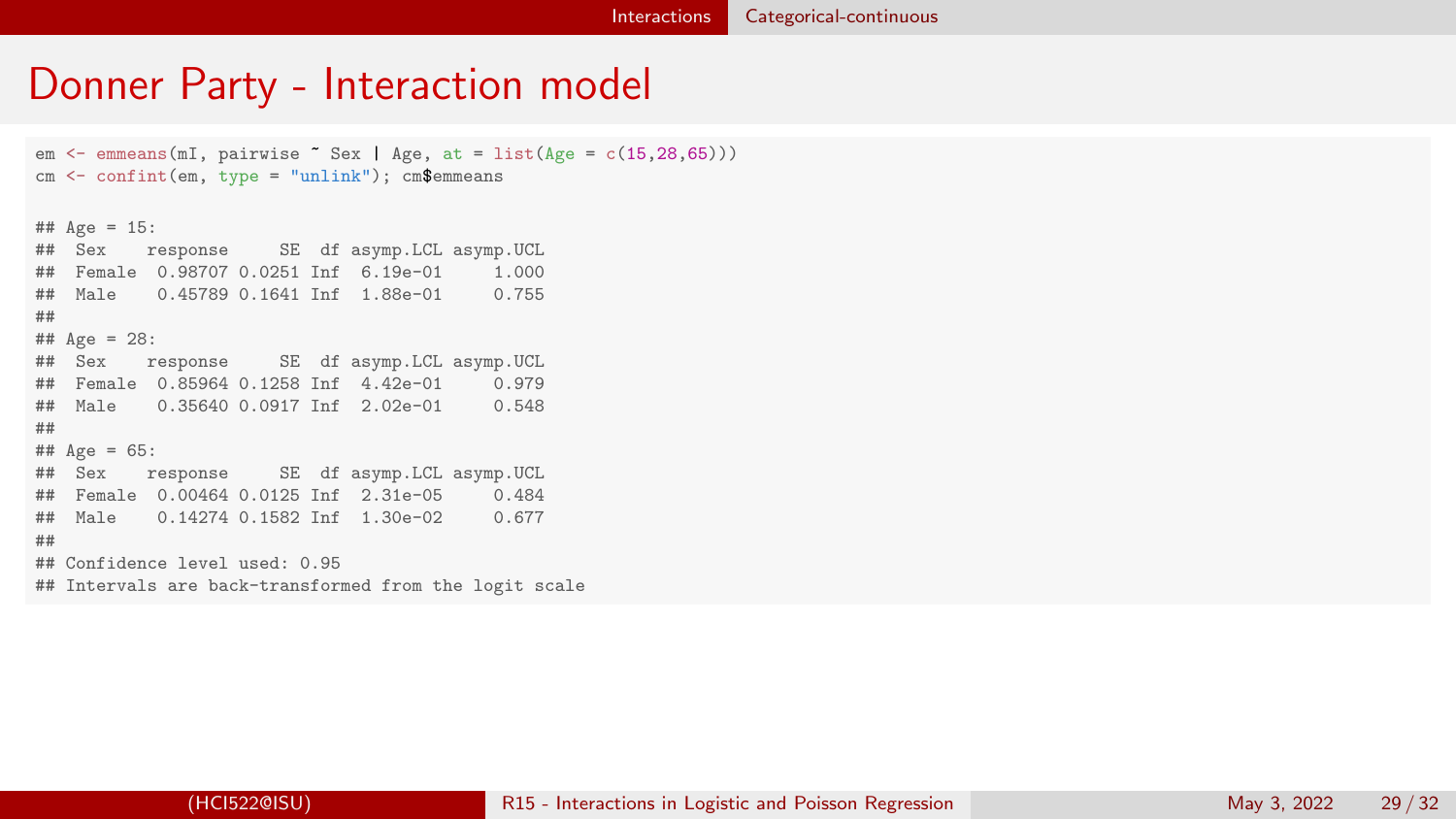```
cm$contrasts
```

```
## Age = 15:
## contrast odds.ratio SE df asymp.LCL asymp.UCL
## Female / Male 90.387 187.410 Inf 1.55e+00 5260.2
##
## A\sigma e = 28:
## contrast odds.ratio SE df asymp.LCL asymp.UCL
## Female / Male 11.060 12.352 Inf 1.24e+00 98.7
##
## Age = 65:
## contrast odds.ratio SE df asymp.LCL asymp.UCL
## Female / Male 0.028 0.084 Inf 7.83e-05 10.0
##
## Confidence level used: 0.95
## Intervals are back-transformed from the log odds ratio scale
```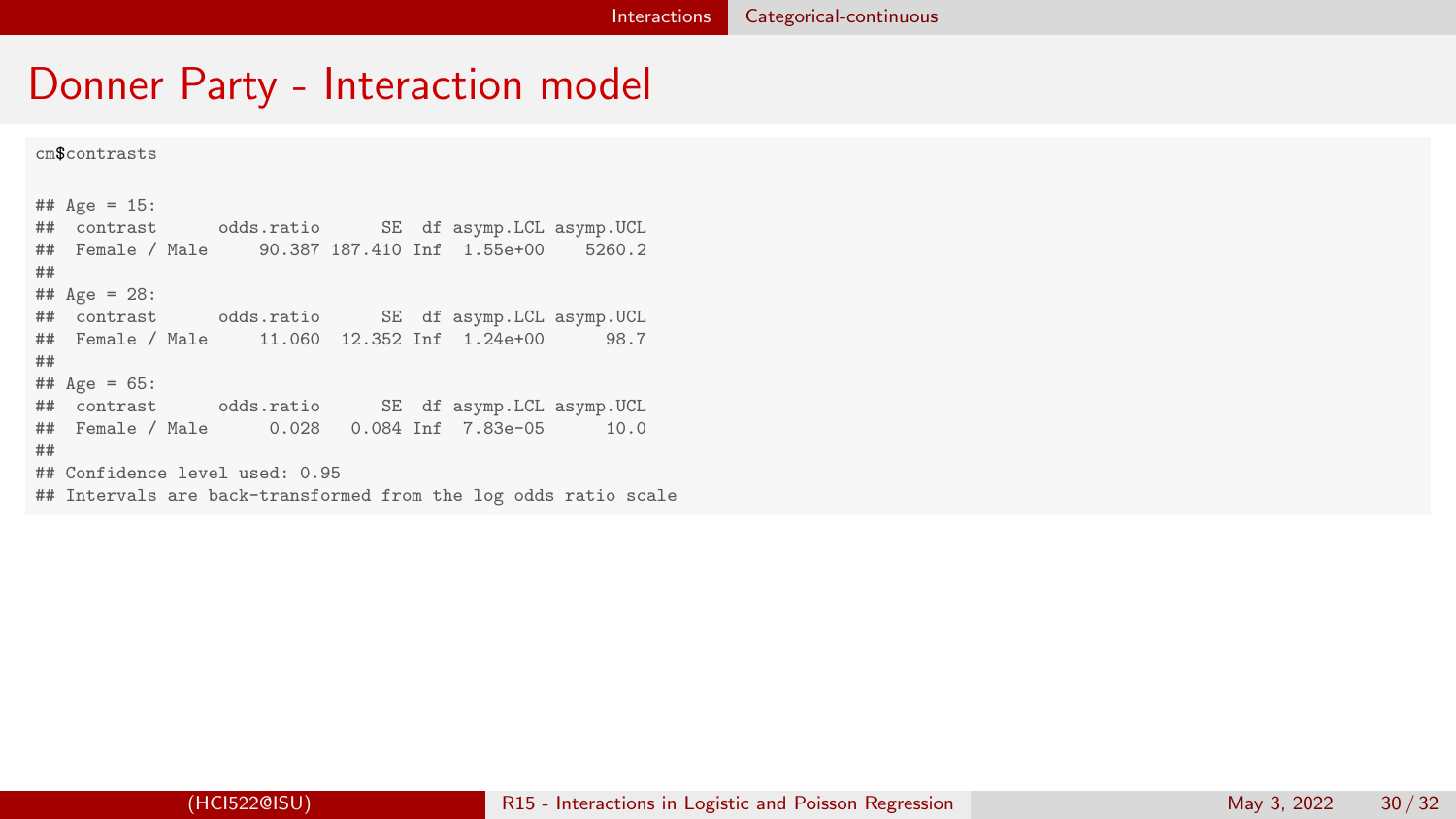```
et <- emtrends(mI, pairwise ~ Sex, var = "Age")
ct <- confint(et); ct
## $emtrends
       Age.trend SE df asymp.LCL asymp.UCL
## Female -0.1941 0.0874 Inf -0.365 -0.0227
## Male -0.0325 0.0353 Inf -0.102 0.0366
##
## Results are given on the == (not the response) scale.
## Confidence level used: 0.95
##
## $contrasts
## contrast estimate SE df asymp.LCL asymp.UCL
## Female - Male -0.162 0.0943 Inf -0.346 0.0232
##
## Note: contrasts are still on the == scale
## Results are given on the == (not the response) scale.
## Confidence level used: 0.95
```